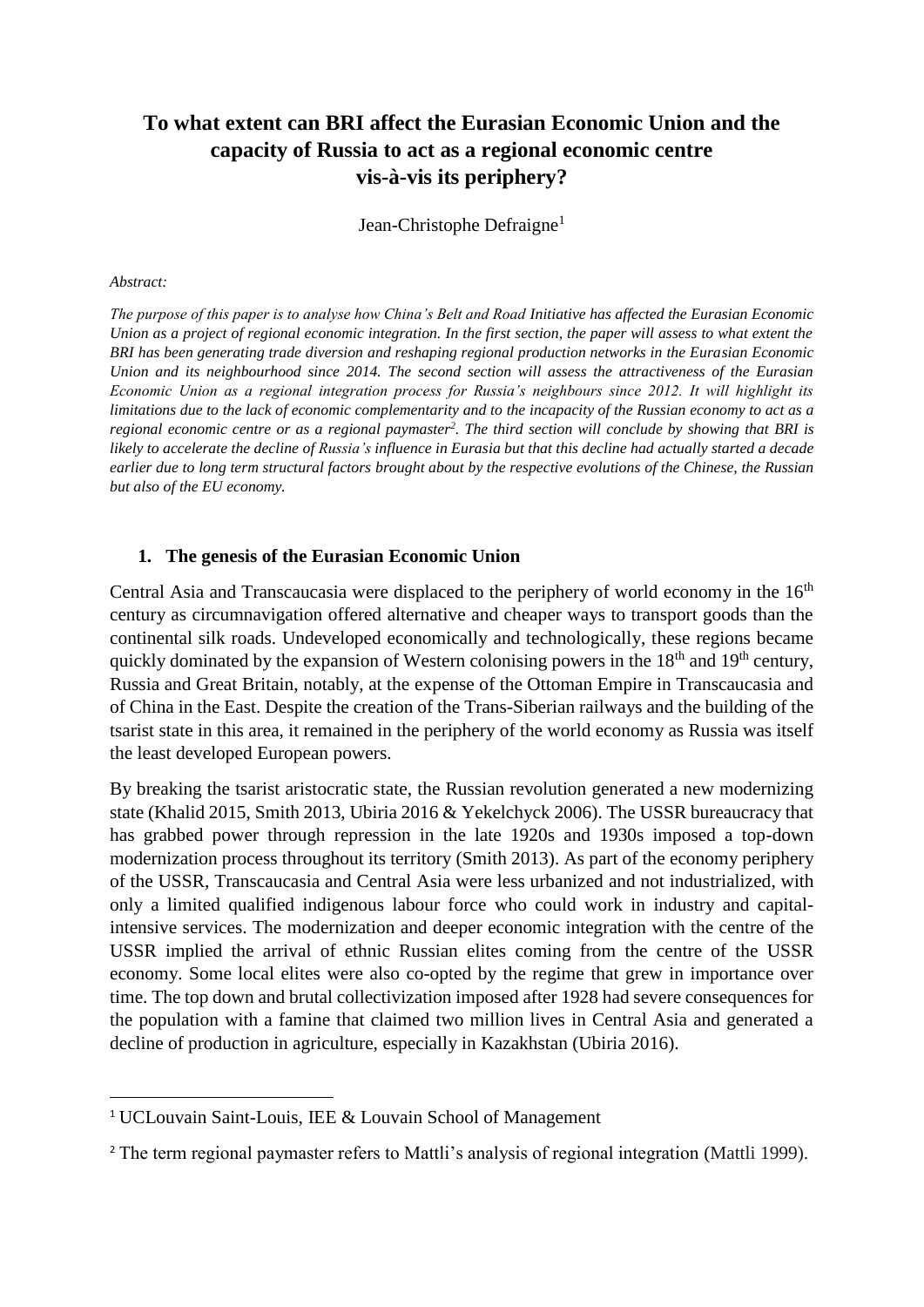The integration of these regions into the Soviet economy generated a higher degree of interdependency with the development of a centralized transport and energy infrastructure. The planned economy generated a rapid industrialization and urbanization as well as an improvement in education standards, especially from the 1940s onwards. Once Central Asia and Transcaucasia recovered from the disastrous effects of the brutality of the rural collectivization in the 1950s, standards of living began to increase as did economic interdependency with the rest of the USSR. The 1950s and 1960s began to see some convergence with the centre of the Soviet Union in Western Russia. However, as the Soviet economic growth slowed down in the late 1970s, so did economic convergence between the centre and the periphery of the USSR (Brainerd 2008).

The collapse of the Soviet Union allowed local bureaucratic elites of the former USSR republics to take over the control of their state apparatus and their economic reforms. It generated a brutal and rapid economic disintegration as central planning was given up. Furthermore, the deregulation of finance and external trade enabled the local bureaucrat elites to take advantage of their economic management position to engage in massive state assets embezzlement through skewed privatization schemes, bribery or transfer pricing through privately owned jointventures (Banaroya 2006, Radvanyi 2007, Cabanne & Tchistiakova 2005). The capital outflows resulting from these embezzlements reached proportion unseen in the 20<sup>th</sup> century and continue to riddle the former USSR republics (Cooley & Heathershaw 2017, Schimpfössl 2018). GDP per capita and standards of living experienced a drastic fall until 1996. Armenia, Belarus, Kazakhstan had to wait until 2003 to recover the level of their 1990 GDP per capita, the Russian federation until 2005, Azerbaijan, Turkmenistan and Uzbekistan until 2006 and the last four had not yet recovered at the time of the eruption of the global crisis in 2008 (Maddison project 2010). The periphery of the former USSR experienced different paths, some could more easily adapt to an open capitalist economy as they benefited from abundant oil and gas reserves (Azerbaijan, Turkmenistan and Kazakhstan) but were less lucky and suffered more from their geographical isolation and weak connectivity, from their low technological level, from brain drain and from capital outflows. Many of these countries suffered a relative deindustrialisation as the local manufacturing units were already using too obsolete production methods to be able to face international competition, a situation made worse by the plundering of state assets and by the lack of investment (Cooley & Heathershaw 2017, Schimpfössl 2018).

The GKO financial crisis of 1998 marked the demise of the retreat of the state in the economy that had been pursued under the successive Yeltsin administrations. As Putin rose to presidency, the former KGB officer tried to recentralize power away from Russian regions and municipalities and to seize part of the oil revenue to secure financial resources for the state (Sapir 2011). The new administration progressively adopted a more developmentalist vision of the state and industrial policy (Daucé 2008). Putin quickly considered that the ineffective existing economic agreements that existed with former USSR republics were not sufficient for Russia's new geopolitical and economic goals. Moscow was trying to create a deeper economic integration with some former soviet republics.

President Nazarbayev supported these economic integration projects as it was seen as a way to balance the rising economic and diplomatic influence of China that was becoming Kazakhstan's first trade partner (Kassenova 2013). Lukashenko also accepted, not only to balance the rising economic influence of the EU with Belarus, but also to benefit from subsidized energy products from Russia. Furthermore, many of the Belarus manufacturing production units were still highly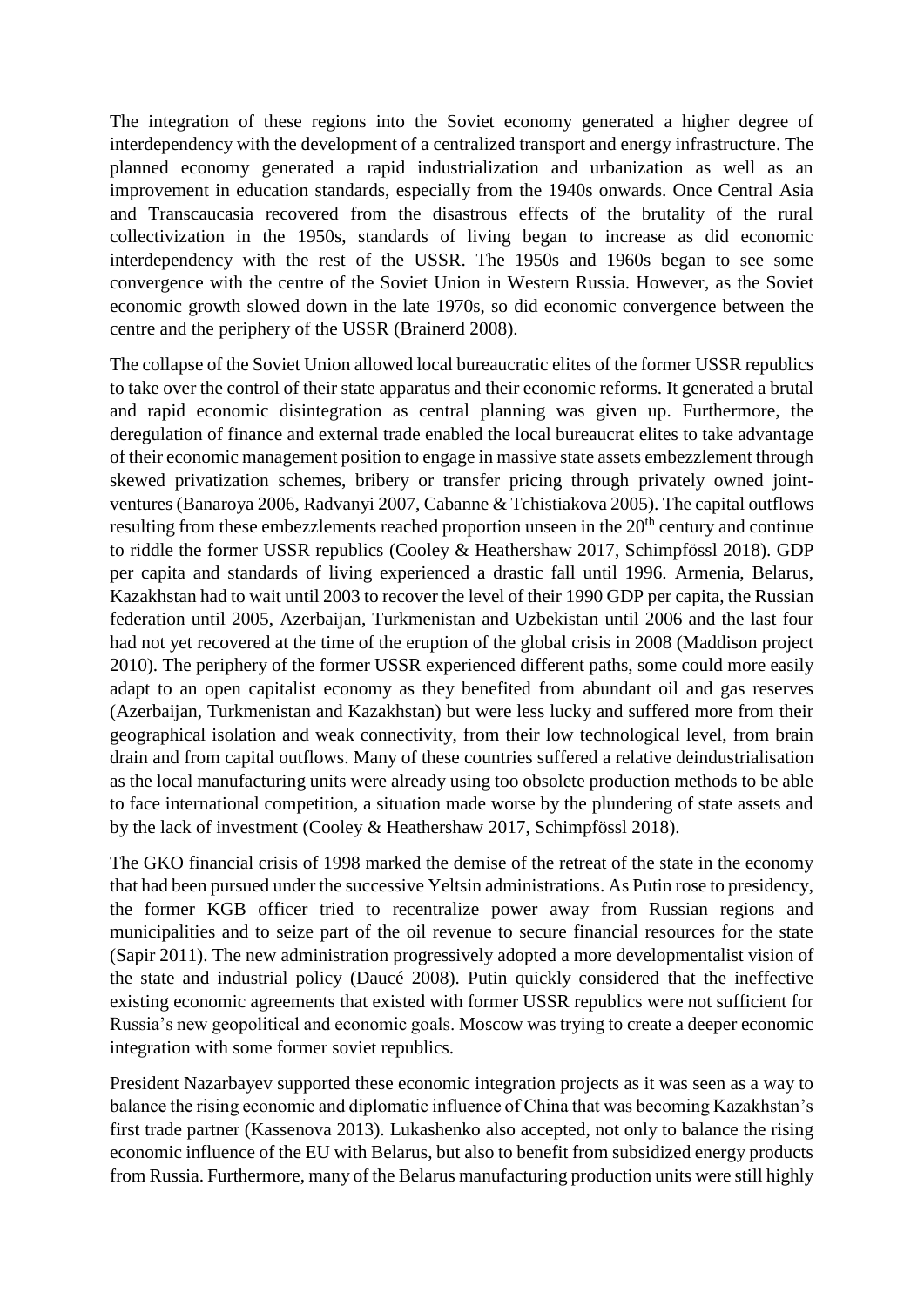integrated with their Russian counterparts for historical reasons (Frear 2013). The Eurasian Economic Union (EEU) was conceived. Two other smaller economies from the former USSR, [Armenia](https://en.wikipedia.org/wiki/Armenia) and [Kyrgyzstan,](https://en.wikipedia.org/wiki/Kyrgyzstan) decided to join the EEU in 2013 and new supranational institutions were established in 2015 (Dragneva and Wolczuk 2017).

# **2. The EEU as a tool for increasing Russian economic and geopolitical influence and as a tool for the development of a Russian industrial policy.**

Putin quickly recognized the importance of trying to rebuild an economically integrated area that corresponded to the former USSR. One goal of Putin's administration was to generate an increased economic interdependency that would keep the former soviet republics within the Russian sphere of influence as a way to prevent them from being pulled toward Western influence such as the Baltic states that had joined NATO and the EU in 2004. Some authors consider that the EEU is more a geopolitical than an economic tool (Busygina and Filippov 2017). Dragneva and Wolcuk claim that "*Russia's primary interest in Eurasian integration is to strengthen its own global influence. Other member states have diverse reasons to engage in Eurasian integration but they are not interested in pursuing deep economic integration in a regional context. As such, the competing objectives of member states are actually hindering the project from becoming a genuine economic union"* (Dragneva and Wolczuk 2017). Furthermore, the economic concessions made by Russia to convince partners to join their regional integration process incur significant financial costs for the Russian public finances (Busygina and Filippov 2017, Batsaikhan & Dabrowski 2017). Finally, as the next sections of this article will demonstrate, the limited level of complementarity weakens the prospects of a successful regional economic integration.

Nevertheless, beyond geopolitical considerations, there were some economic motives to pursue the EEU. Putin needed a preferential access to a larger market than Russia's, especially when Russia became more isolated after the 2014 war in Ukraine (Busygina and Filippov 2017). With a declining population and a GDP smaller than France, Russia's consumption was insufficient to provide the capital-intensive industries of Russia with sufficient economies of scale to remain competitive at the global level. A larger integrated market was seen a necessary condition for developing a successful industrial policy and supported by the Russian Union of Industrialists and Entrepreneurs since the mid-2000s (Cooper 2013). Of course, the combined GDP of the four other EEU members did not constitute a major increase to Russia's domestic market (+13.2% in 2011 at the outset of the custom union of the EEU) but Russia was attempting to include Ukraine (6% of Russia's GDP in 2011). This would have increased significantly the Russian market (by almost 20% in 2011) (see table 1 infra). The will to push Ukraine in joining the EEU is one of the factors behind Russia's intervention when a radical change of power in Ukraine was turning the country toward an association with the EU (Delcourt & Wolzcuk 2013). A deeper economic integration between the Soviet Republic could also facilitate the use of clearing mechanisms to reduce their dependency on foreign currency. With a fast aging population, the Russian government and business also needed to facilitate the flow of immigrants from the younger Central Asian and Transcaucasian republics. Finally, the remnants of Soviet infrastructure and production networks could be more rationally used if the different national economies of the former USSR republics could be better economically integrated.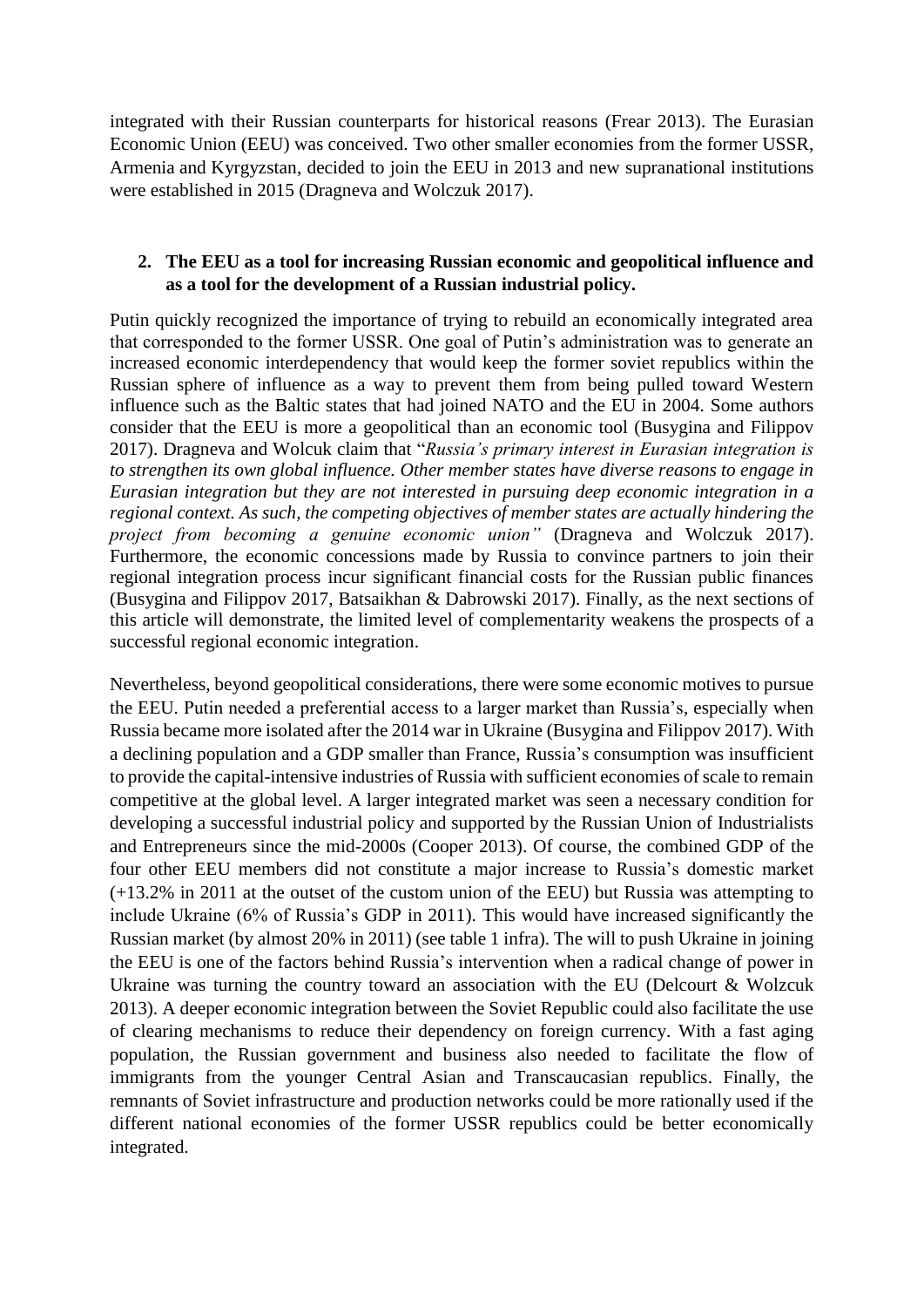0 500 1000 1500 2000 2500 1999 2002 2005 2008 2011 2014 2017 ■ Russia ■ Kazakhstan ■ Belarus ■ Armenia ■ Kyrgizstan ■ Ukraine

# **Table 1. Nominal GDP 1999-2017 of EEU members and Ukraine**

**(in billions of current dollars)**

Different steps took place to develop a custom union with Kazakhstan and Belarus in 2007, it became effective in 2011 and the new supranational national institutions of the EEU were established in 2015.

The question remains: can the EEU fulfil Putin's geopolitical and economical ambitions? The analysis of EEU's basic economic indicators pinpoints important inherent weaknesses and confirms many of the points raised by Dragneva and Wolczuk (Dragneva and Wolczuk 2017).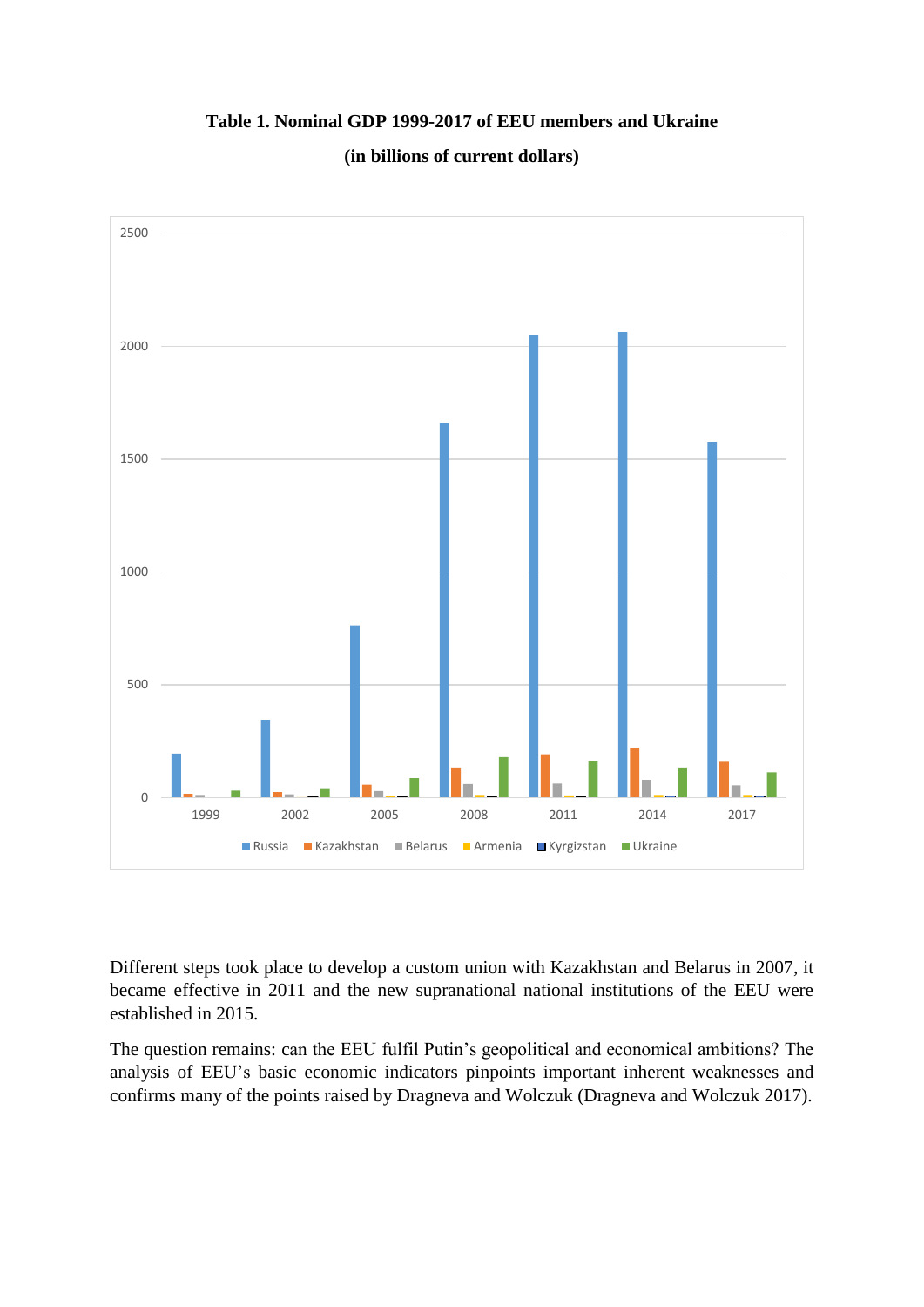### **2.1. A limited size, insufficient to reach the minimal efficiency and to act as a magnet to neighbouring economies**

The EEU remains among the small regional agreements in terms of combined GDP. The EEU economy remains smaller than the  $4<sup>th</sup>$  largest economy of the EU, far below large economies like Japan or China (see table 2 infra). This limits the capacity of the EEU to act an economic magnet to counter the economic influence of the neighbouring China and the EU that each constitutes a much larger market. The limits of the domestic market remain an important factor that restraints the development of indigenous high-tech capital-intensive enterprises characterized by important economies of scale and network economies.



**Table 2. Nominal GDP in 2018 (in trillions of current dollars)**



# **2.2.A lack of complementarity and a missing bottom-up microeconomic force**

An essential condition for an economically successful regional integration project is a high level of complementarity that can generate a regionalization of productions processes in goods and services. NAFTA (now USMCA) or the European Union have helped firms to take advantages of the different comparative advantages to reorganize spatially their production process across the various economies that have ratified the regional agreement (Defraigne 2009). Since 1994, US companies have relocated labour-intensive activities such as car and electronics assemblies to the northern states of Mexico to benefit from a cheaper and more flexible labour force as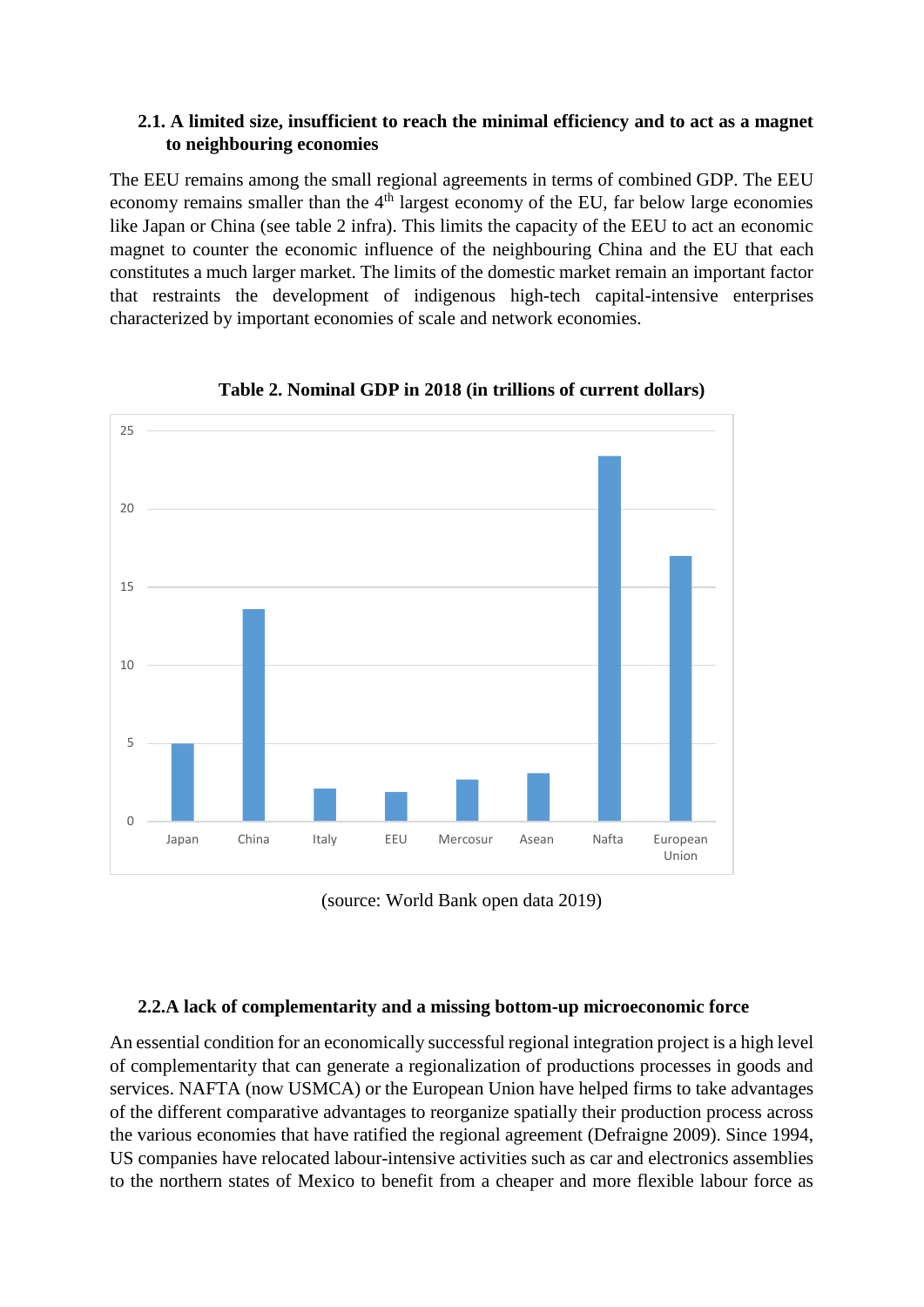well as from looser environmental local rules (Ashbee 2010). The EU enlargement toward the Mediterranean in 1986 and Eastern Europe in 2004 has also accelerated the regionalization of production process for similar reasons (Defraigne 2017). This has generated an increased dependency of the Mexican economy vis-à-vis US firms and of Eastern European member states towards Western European firms. This underlying microeconomic development has been a driver of regional economic integration in both NAFTA and the EU (Defraigne 2009).

However, this phenomenon is far less likely to develop significantly across the EEU. The differences between the various EEU members in terms of wages, social regulation and environmental legal constraints are far more limited than within NAFTA-USMCA or the EU. There are thus few incentives for Russian firms to relocate activities to other EEU member states and engage into a regionalization of their production process. The table 3. below shows the importance difference between the EU and the EEU in this regard.



**Table 3. Minimum wage in current dollars**

As Mercosur, the EEU remains composed of economies with a strong comparative advantage in the export of raw materials: energy, mining or food (see table 4. infra). This type of economic specialization makes regional integration less important as it does not enable to improve competitiveness by regionalizing the production process. The US, Japan or Germany are specialized in high tech services, manufacturing and innovation which means that their large firms can consider a regionalization or globalization of their value chain to outsource low tech labour intensive activities toward less developed economies characterized by cheaper wages, a more flexible labour force and loser environmental rules. For these reasons, multinational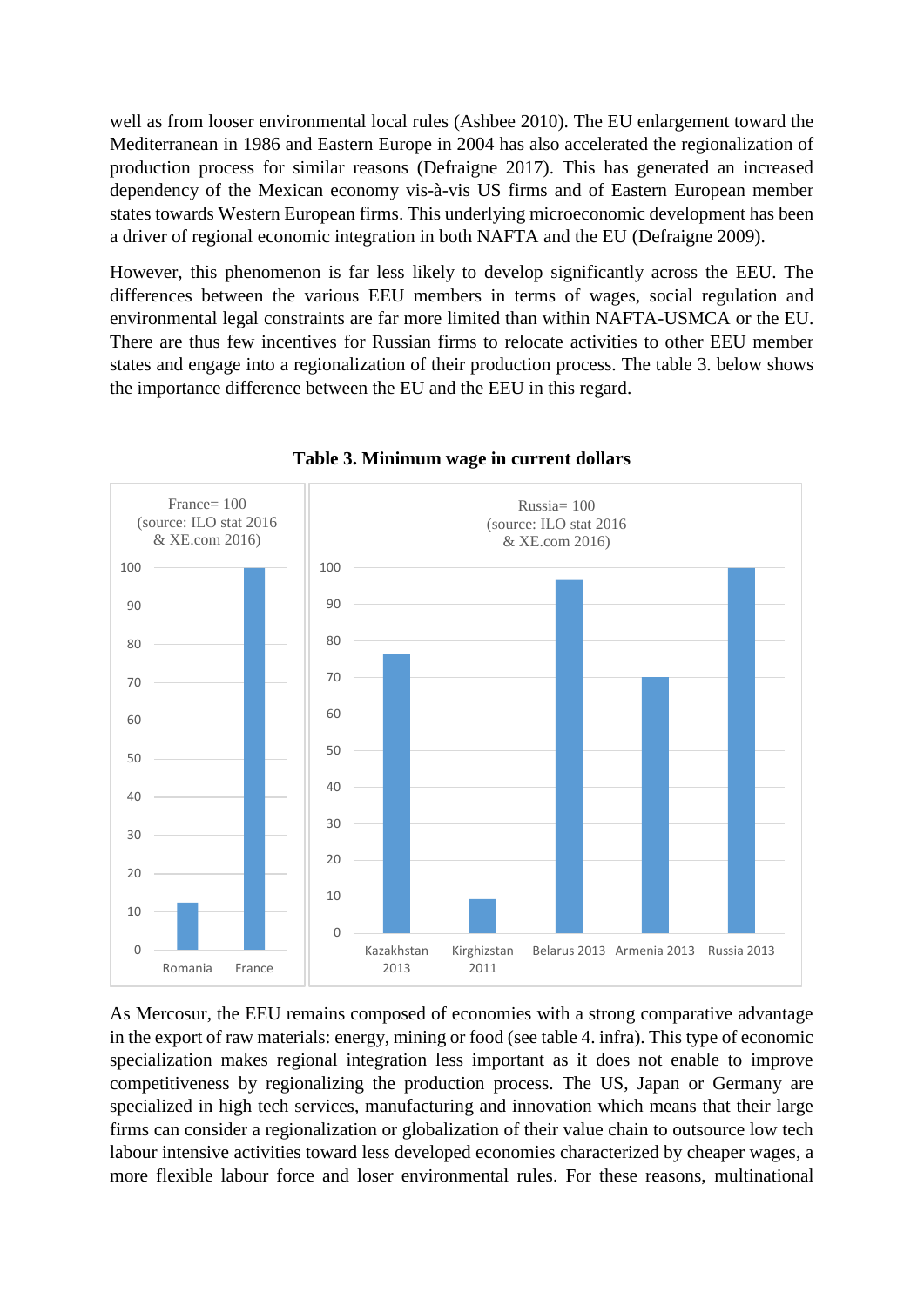enterprises (MNEs) from these countries act as catalysers of regional economic integration, even in the absence of a deep institutionalized regional agreement (this has been the case for Japanese firms in Southeast Asia). It is what scholars specialized in regional integration label a bottom-up integration force (Hatch & Yamamura 1997 & Telo 2001). In the short or medium run, Russian MNEs are unlikely to play such a role. They are far more specialized in the primary sector or in services that are usually not important driver for the regionalization of production processes. As for the other member states of the EEU, they do not host firms that are large and international enough to play a comparable role in terms of regionalization as the US, Japan or Western European MNEs. It means that the integrating microeconomic force of regionalization will be limited in the case of the EEU.



**Table 4. Share of manufactured products in exported goods**

(source: World Bank open data 2019)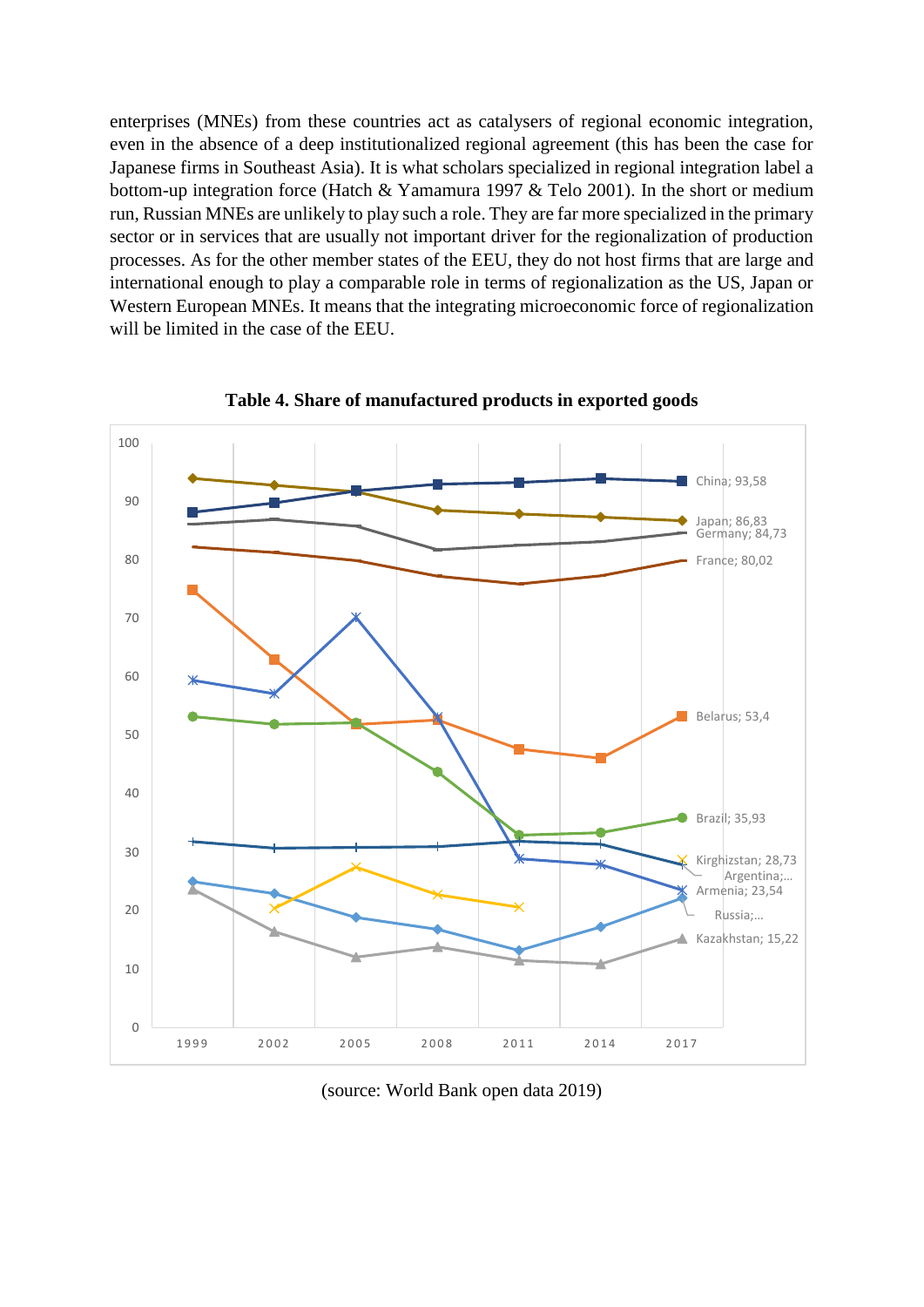#### **2.3.A lack of technological leadership**

Russia cannot act as the main provider of technology for the region given its limited indigenous innovation capacities and its reliance on Western European or East Asian technology. The collapse of the USSR has generated one of the largest brain-drain in modern history with hundreds of thousands of scientists leaving the country in the 1990s to North America, Western Europe or Israel. The lack of financial resource in the 1990s has weakened durably the technological and scientific base of Russia. No Russian university manage to reach the top hundred universities in the Times Higher education ranking. A slight improvement was visible between 2015 and 2018 but the results of 2019 show Russian universities receding in rankings (Times Higher Education 2019). Royalties or R&D as a % of GDP are far lower than Western countries of even China. There are only three Russian firms making it to the top 2500 firms in terms of R&D spending compared to over 300 for China or the EU (without the UK) (European Commission 2018). Russia does not belong to the top innovator countries. Under the Medvedev and Putin administrations, some high-tech initiatives have been launched such the Skolkovo R&D cluster in 2009 or the Innopraktika project at Moscow University in 2014. Nevertheless, as tables 5 to 7 below highlight, aggregate data from the last decade continue to highlight that despite some slow progress, Russia is lagging behind Europe and now China (World Bank open data 2019). It means that Russia is unlikely to have a strong leverage in the EEU thanks to technology as its member are continuing to rely on Western or East Asian technology, notably from the EU and China.



**Table 5. Number of firms in the top 2500 R&D spenders**

(source: European Commission 2018)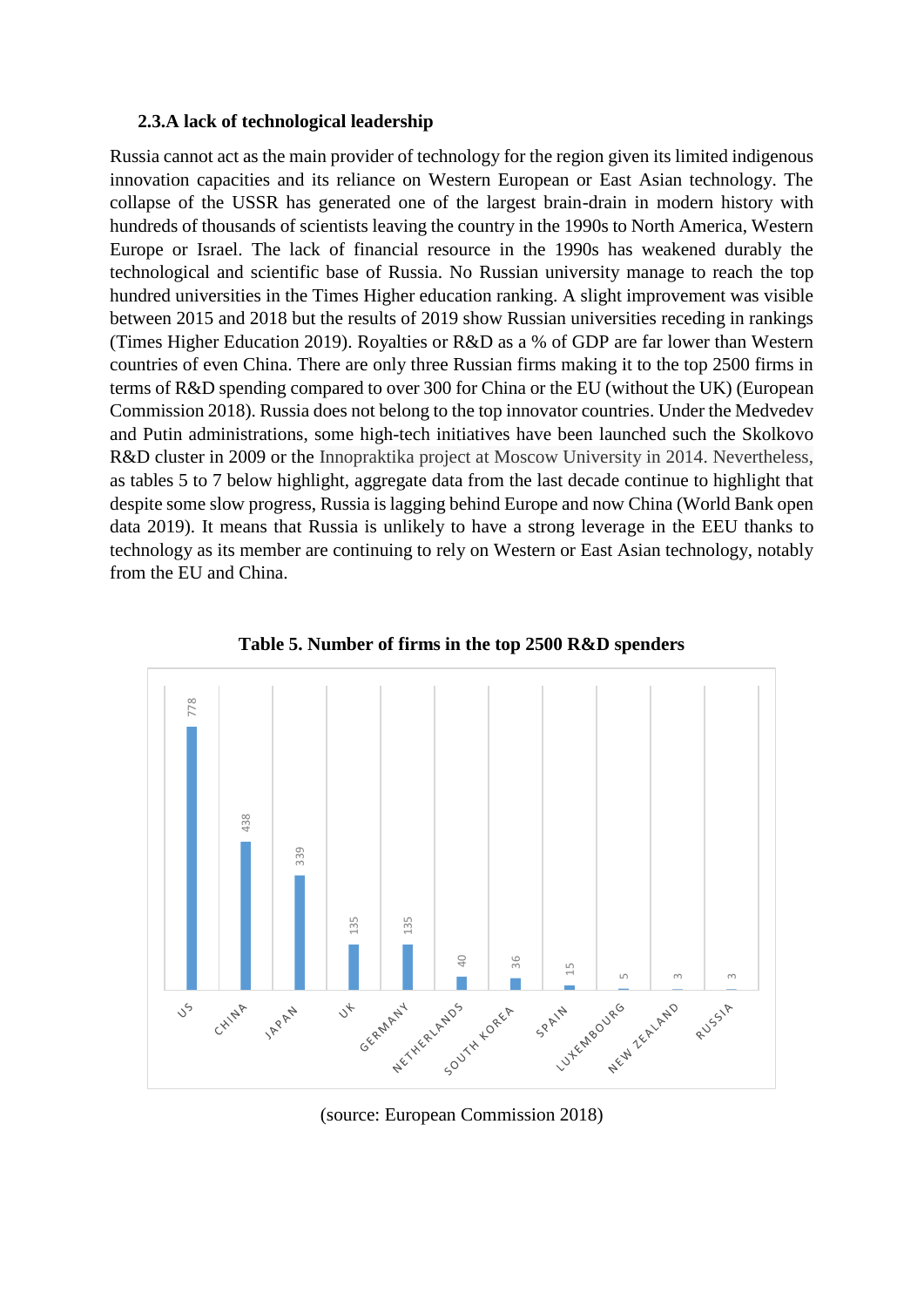### **Table 6.**

Research and development expenditure (% of GDP) - Russian Federation, Germany, Kazakhstan, Armenia, Kyrgyz Republic, Belarus, China



(source: World Bank open data 2019)

#### **Table 7.**



(source: World Bank open data 2019)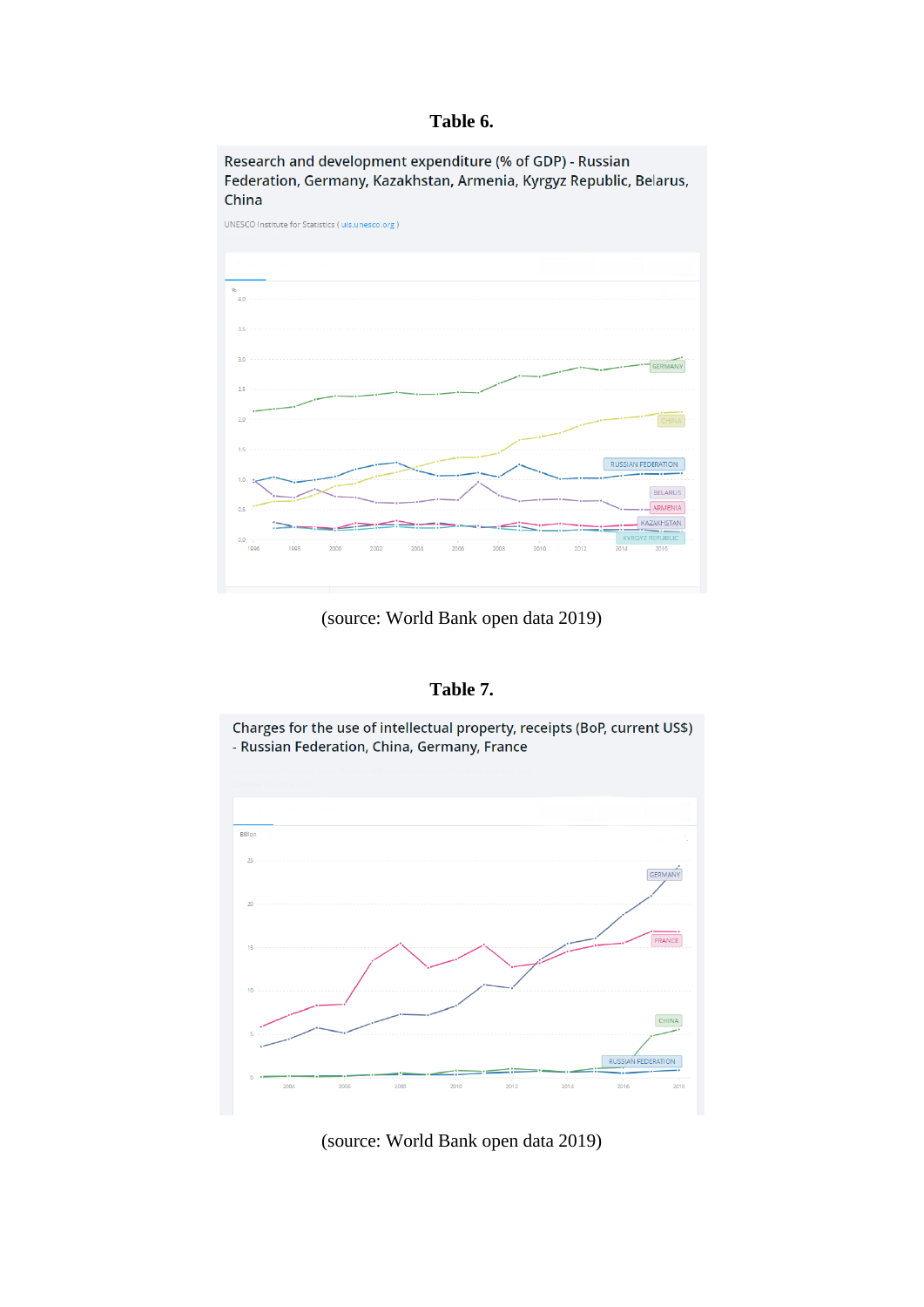#### **2.4. A weak regional paymaster**

Finally, can Russia act as a "regional paymaster" for the EEU. Walter Mattli's concept refers to the capacity of a regional leader to absorb the economic costs of regional integration suffered by some member states of the region considered. Mattli argues that for example Germany has played that role in the EU by providing financial transfer to make economic integration more acceptable for some member states that were suffering welfare losses (Mattli 1999). Russia, as by far the largest economy of the EEU, is the only member state that could fill this role for this region. In the case of Armenia and Belarus, Putin administration could offer subsidised energy and other financial or military aid to facilitate the building of the EEU. Russia has a much greater share in the EEU combined GDP than Germany in the EU. However, in absolute terms, Russia has far more limited financial resources than Germany. Russia's financial position is more fragile than the US or Germany due to its higher dependency on the energy exports that account for a substantial share of government revenue (Kluge 2019).With the severe downfall of oil prices in 2014, the Russian government suffered severe financial strains that forced it to impose unpopular cuts in welfare. Given the recent changes in military technology and warfare that require a more capital-intensive armed forces and given its declining population, Russia had to increase military spending considerably in the late 2010s if the Russian government wanted to act as a major global power. Since 2015, Russia has spent on average more than 4% of its GDP on military spending compared to 3.2% for the US, 2.3% for France, 1.2% for Germany and less than 1% for Japan (SIPRI 2019). A analysis of public finances highlight the structural weaknesses that limit the capacity of Russia to act as a regional paymaster to bear to cost of regional integration across the EEU.

# **2.5.The failure of the EEU to include the economies of the former USSR**

The EEU has only managed to attract five of the fifteen former soviet republics. The Western part of the former USSR has been strongly attracted to the EU a regional economic centre. Not only is the EU GDP more than five time the size of Russia's but the western former republics of the USSR have more complementarity with the EU than with Russia in terms of wage differential, level of technology and economic specialization. For the Baltic republics, historical political factors explain the will to get away from Russia and to join as soon as was possible the EU and NATO. But even countries where the historical political situation was more ambiguous such as Moldova and Ukraine progressively shifted economically toward the EU. In the three years that followed the conception of the EEU supranational institutions in 2012, the EU managed to develop association agreements with Georgia, Moldova, Ukraine to lower their respective economic obstacles. The Russian attempts to react to this situation proved disastrous. Sanctions against Moldova (on wine imports) backfired and generated trade diversion in favour of the EU (Nastol 2014) and the war in Ukraine has generated a situation that had reduced Russian exports to Ukraine by 75% from 2012 to 2017 (OEC 2019).

Even very close partner to Russia such as Belarus have developed strong economic ties with the EU that is the second most important trade. Although, these two economies have a very degree of integration in manufacturing production since the USSR industrialization, the fear of Moscow that Belarus should shift toward the EU enabled the Belarus president Lukashenko to benefit from important Russian subsidies, notably in energy imports (Batsaikhan & Dabrowski 2017).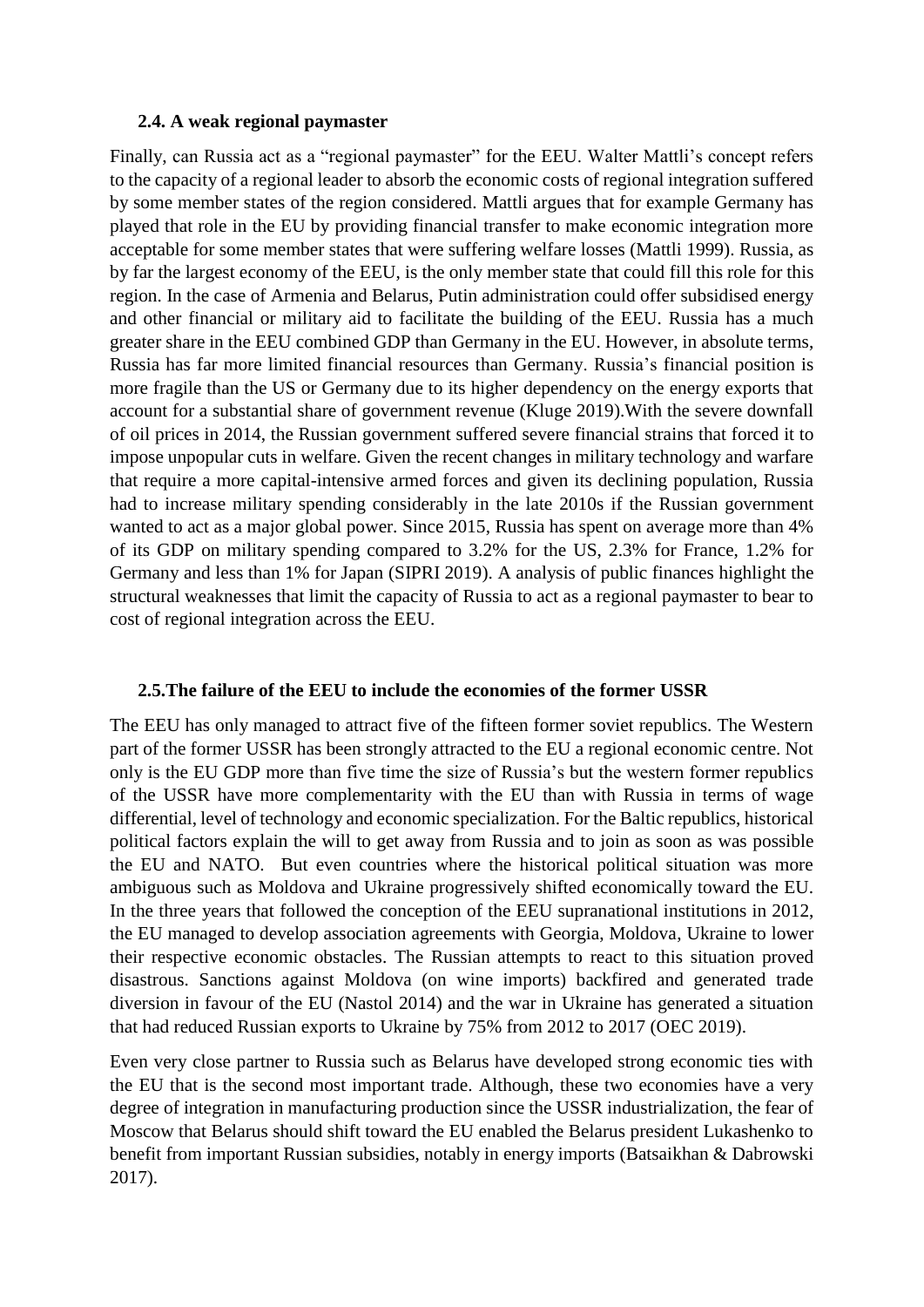Turkmenistan, Tajikistan, Uzbekistan and Azerbaijan have also refused to join the EEU. Turkmenistan and Azerbaijan's extreme specialization on oil exports as Tajikistan and Uzbekistan's on mineral ore, notably gold, can explain the lack of interest in joining a Eurasian integrated market. The economic specialization of these countries in commodities for which there is a structural permanent demand by developed economies (thereby facing zero tariff for product like gold, oil or gas) reduces the need to create a regional market as their domestic producers from these extracting industries do not need a privileged market access like manufacturers, exporters of tradable services or agricultural producers.

# **2.6.The EEU member states elites are more composed of** *comprador* **rent-seekers rather than entrepreneurial capitalists**

In a private-led economy, an essential condition for the success of regional economic integration and for the capacity of Russia to act as economic centre for this region to challenge other potential centres such as China or the EU is the presence of entrepreneurial capitalists and MNEs who support the economic integration scheme. This is true for the creation of the European Single Market with the role of the European Roundtable of Industrialists, for the completion of NAFTA or for the ASEAN Free Trade Area. As numerous scholars specialized on regional integration such as have pointed out, an important necessary condition for successful economic integration is the existence of a microeconomic rationale for economic integration that create a bottom-up support from business to the state engaged in the regional integration process (Matli 1999, Telo 2001, Defraigne 2009). Benefiting from economies of scale thanks to enlarged market, reducing production cost by regionalizing their production process across the various economies of the region being economically integrated and securing a privileged access to an enlarged market constitute such microeconomic rationales for firms and entrepreneurs willing to engage in international competition and to dominate their industry.

To explain the incapacity of some countries to move out of the economic periphery and industrialize their domestic economy, international political economy theories have developed the concepts of *comprador* capitalists, *ersatz* or rent-seeking capitalists (Harvey 2007, Ravenhill 1986, Yoshihara 1988, Mandel 1972). In less developed economies, local capital holders might not feel capable of challenging global competitors on international markets because of their limitation in technology or management know-how. They develop activities in the local services or local industries that are preserved from international competition thanks to privileged relations with the local political elites or because they are merged by family links with those elites. Such capitalists do not have the ambition to challenge the existing international division of labour. They are not trying to lobby their state into establishing an industrial and technology policy to develop MNEs in the high-tech and capital-intensive industries. They usually see little interest in supporting a regional integration process that could possibly challenge their rent-seeking positions nurtured by their cosy relations with the national political elites. Generally, a large part of the profit generated by their rent-seeking activities is not reinvested in the local economy but transferred to unregulated financial off-shore centres for tax evasion and money laundering purposes. The capital is then reinvested overseas in real estate or financial portfolio mostly in developed economies harboured from the recurrent macroeconomic shocks experienced by developing economies. This induces a lack of domestic investment in the local economy and generate bottlenecks in the economic development of the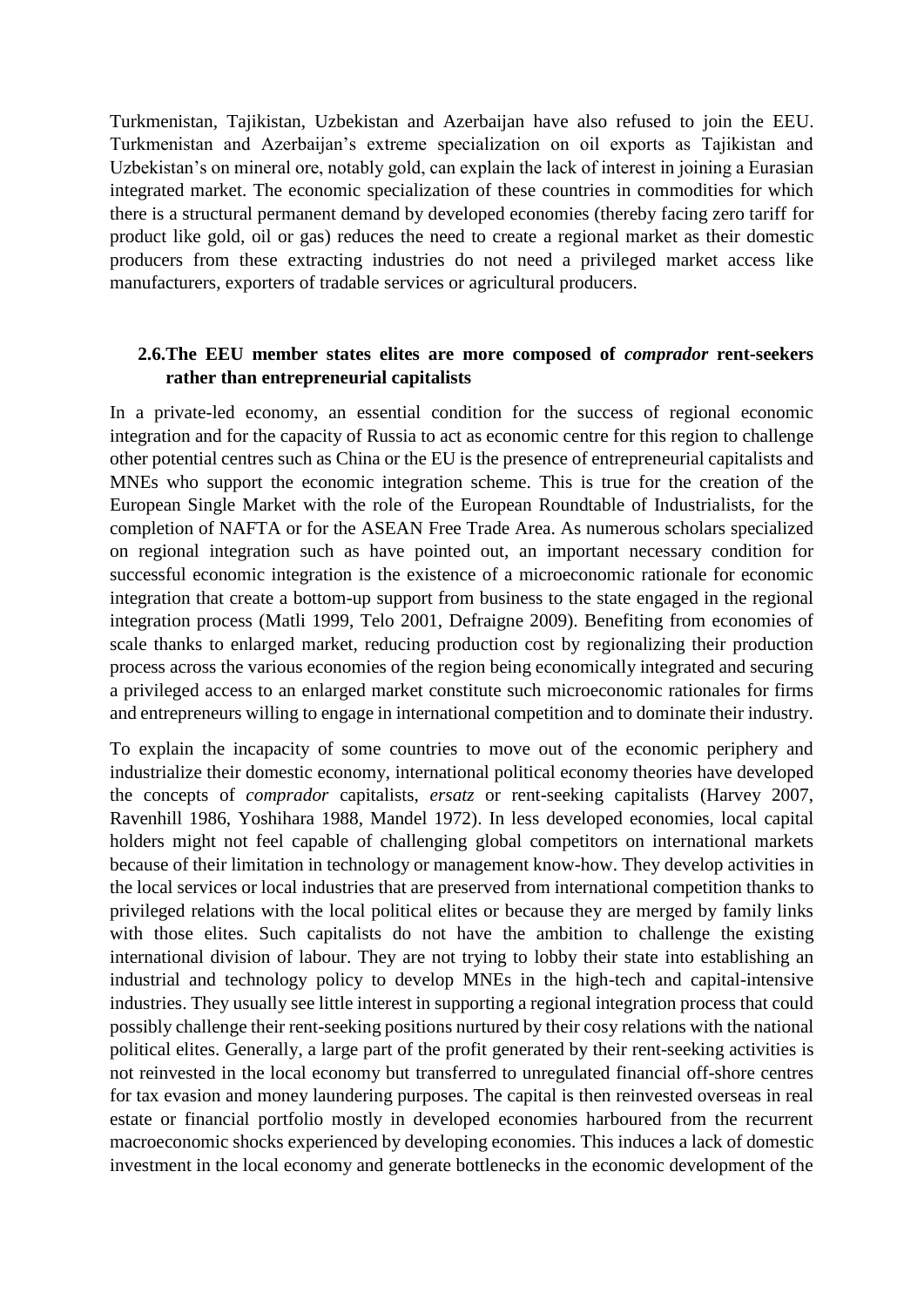national economy of the rent-seekers capitalists. The importance of such rent-seeking behaviour by capital holders is a major obstacle in many south-south regional agreements in the developing world.

The EEU project and the capital holders from former soviet republics constitute no exception in this regard. Various studies and financial scandals have shown that the former soviet republics are plagued by this phenomenon to a higher degree than many developing countries. While developing countries such as China, Vietnam, India or South Korea are also characterized by high level of corruption and cronyism, a large share of the profits are reinvested in domestic industries and sporadic political purges limit the scale of the phenomenon (Wedeman 2012). Various indicators show that they are few checks to corruption, capital evasion and money laundering from former soviet republics. There are recurrent massive unregulated capital outflows that can be seen on the balance of payment of these countries. Indicators from the World Bank and Transparency International put the former republic in the bottom of the list in terms of good governance and corruption practices (Batsaikhan & Dabrowski 2017). Cooley and Heathershaw have exposed the magnitude of rent-seeking, corruption and capital evasion across Central Asia (Cooley and Heathershaw 2017). Scandals such as the Danske Bank of Estonia in 2019 have revealed that hundreds of billion dollars are channelled out of former soviet republics to be laundered in Western banks (Milne 2019). These amounts are extremely high relatively to the domestic GDP, even by developing world standards, and compare with the worst cases of sub-Saharan Africa and MENA countries. Economic analyses of the Russian economy from various scholars and the regular capital outflows that Russia has experienced from the transition to the 2010s are characteristic of the importance of comprador rent-seekers capitalists among Russian capital holders (Schimpfössel 2018, Radu 2019, Marie 2016, Judah 2013, US Department of State 2019). The regular capital outflows that Russia has experienced from the transition to the 2010s are characteristic of the importance of comprador rent-seekers capitalists among Russian capital holders.

The analysis above has shown the weaknesses of Russia as regional economic centre and the limits of the EEU, its main tool to promote regional economic integration for economic and geopolitical purposes. Russia is a medium economy by world standard, much smaller than neighbouring EU or China and the EEU remain a small regional integration projects compared to the EU, NAFTA or TPP and twice smaller than ASEAN or MERCOSUR. Russia is not advanced and rich enough to be the main provider of technology and finance to the former USSR republics, creating a vacuum in this region that the EU and China can fill. Finally, the importance of comprador rent-seekers capitalists in the EEU, and in Russia in particular, also limits the prospects of the EEU integration process and Russia's position of regional leader.

# **3. The Belt and Road Initiative (BRI) as a competing regional integration project**

# **3.1.The origins of BRI**

Since 2013, China has engaged in the BRI, Xi Jinping administration's major global strategy, to facilitate its access to overseas markets and raw materials. The BRI is motivated by domestic and international concerns by the CCP leadership.

On the domestic front, BRI could be perceived as a way to reduce industrial capacities that emerged after the slowdown of the Chinese economy in 2012 and also to foster the integration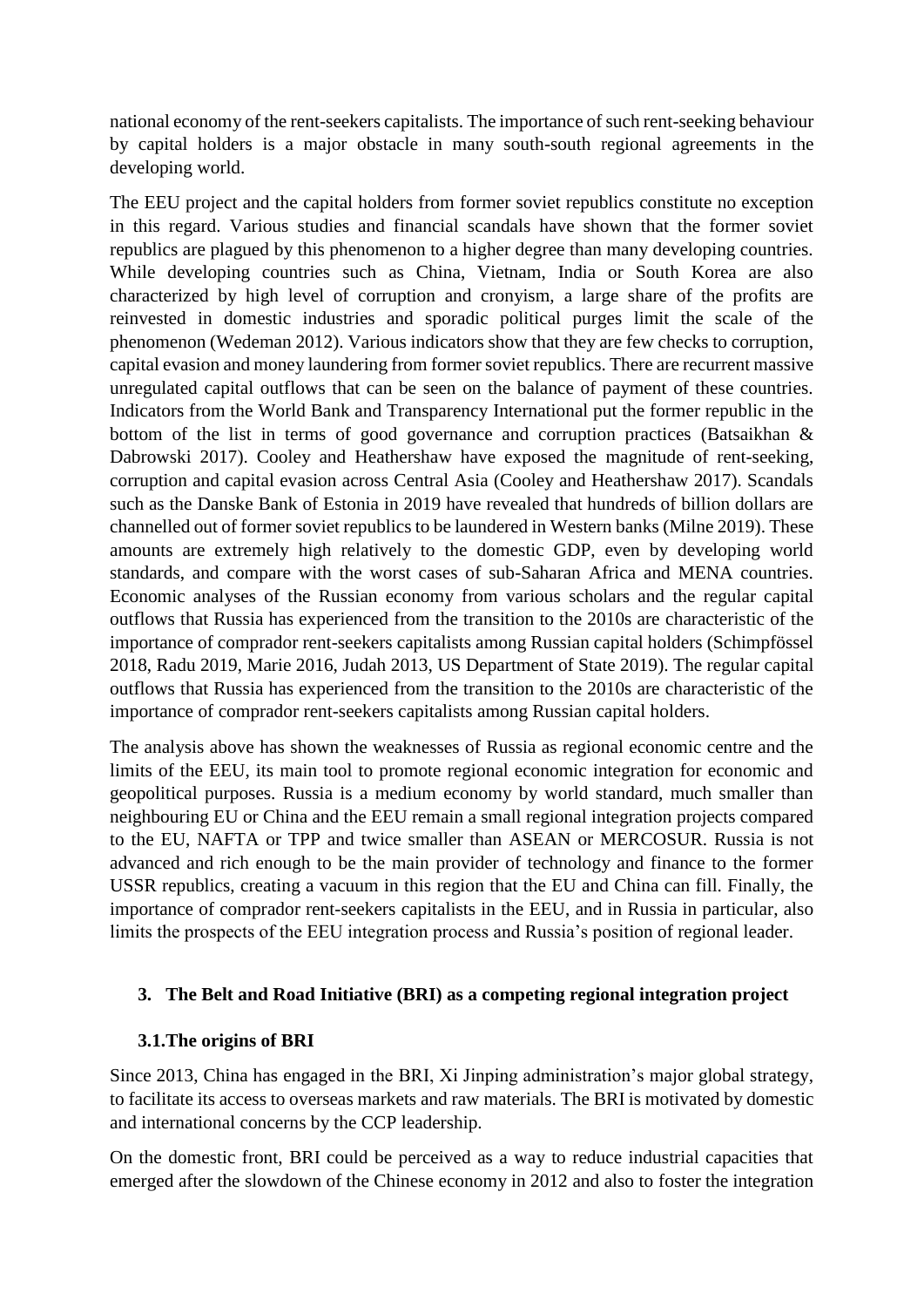and development of the Western provinces, notably of Xinjiang, as to reduce political instability and increase economic and social integration within China.

On the international front, the CCP leadership has long realized that the increasing dependency of the Chinese economy on overseas market and raw materials. One response developed by the Hu Jintao administration from 2006 has been to try to stimulate domestic consumption as to reduce the share of exports in China's economic growth. Nevertheless, the economic dependency has remained high as China continues to lack key raw materials and is still far more export oriented than the EU or the US.

After the 2008 crisis, the US diplomacy toward China eastern and southern neighbourhood becomes more assertive as the Obama administration considered Pacific Asia as the most important future outlet for American goods and services. Obama adopts the strategic "pivot to Asia" in 2010 and state secretary Hillary Clinton summarized the new US economic diplomacy priority: *"Open markets in Asia provide the United States with unprecedented opportunities for investment, trade, and access to cutting-edge technology. Our economic recovery at home will depend on exports and the ability of American firms to tap into the vast and growing consumer base of Asia. Strategically, maintaining peace and security across the Asia-Pacific is increasingly crucial to global progress, whether through defending freedom of navigation* in the *South China Sea*, countering the *nuclear proliferation efforts of North Korea, or ensuring transparency in the military activities of the region's key players"* (Clinton 2011).

In parallel, on the Chinese side, Beida Professor Wang Jisi, an authority in international relations advocated a new strategy for China to avoid a US encirclement, a "*march toward the West"* based on the development of the silk roads that once linked China to Asia (Griffiths 2017). In late 2012, the Obama administration adopted a two-pronged strategy by simultaneously launching the TTIP negotiations and bringing Japan aboard on the ongoing TPP negotiations. This proactive economic diplomacy that aimed at creating the two biggest regional trade agreement was marginalizing China (and the other BRICS). It was also openly attempting to set global technical and legal standards based on the US economic model that would be inconsistent with China's economic diplomacy and level of state interventionism in the economy (Defraigne 2017).

In that respect, BRI can be interpreted as a response to the US diplomatic offensive that aims at containing China rising economic and geopolitical influence. The Chinese leadership is attempting to deepen the economic integration of the Eurasian continent through the building of transportation corridors to Southeast Asia, South Asia, Central Asia, Europe, the Middle East and Africa (Defraigne 2020). This should increase the level of economic interdependency between China and the continent, secure market access, notably of the EU, and strategic raw material access.

Unlike the US or the EU, China cannot offer legally binding new generation bilateral free trade agreement that covers procurements, technical barriers to trade, ISDS and IPRs. Indeed, the Chinese leadership want to keep these specific tools in terms of industrial policy to protect and support its national champions in key industries (Defraigne 2020). What China can offer is to aid and investment to develop infrastructure projects that will favour the *de facto* and not *de jure* economic integration of the Eurasian continent.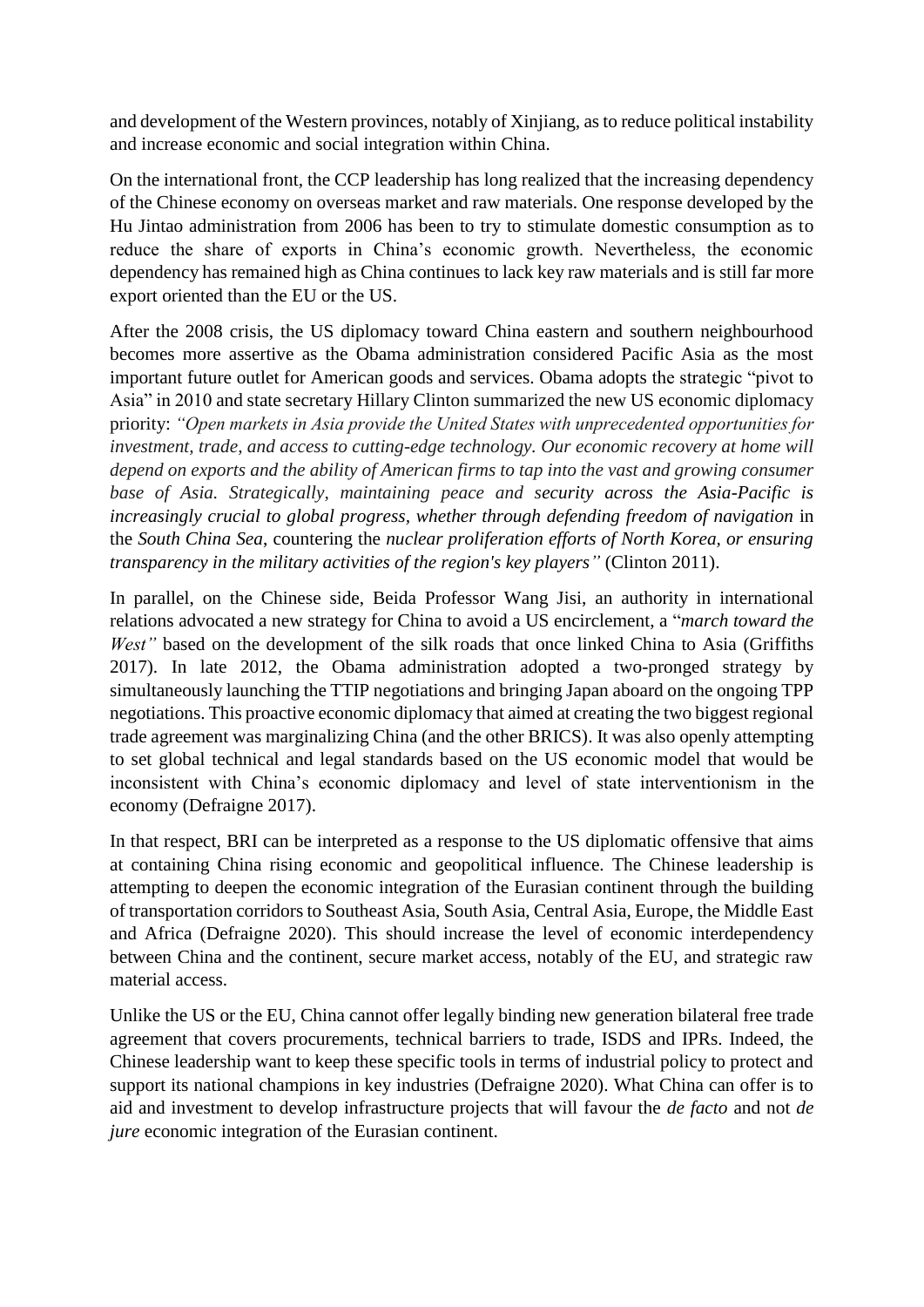In this context, the fifteen former soviet republics located in Central Asia and Eastern Europe gained a new importance. China had already developed numerous bilateral and regional agreement with the various countries of the former USSR but the New Silk Roads gave a new impetus to their relations (Calder 2019). However, the role of the former soviet bloc countries in the BRI should not be overstressed for the following reasons. In the eyes of the Chinese leadership, one of the goals of BRI is to guarantee Chinese firms an easier access to important markets which are mostly based in Western Europe and Southeast Asia (Rolland 2017). The former Soviet bloc space and the Balkans are playing the role of a corridor to reach the European market and also the role of provider of key raw materials, mostly energy products. They constitute a limited market compared to the Western part of EU or Southeast Asia. The BRI is building seven main corridors to generate a complex web of transport routes in which no individual country becomes indispensable. Despite significant improvement in the rail network this decade, sea transport remains a much cheaper alternative to the train (Griffith 2017). This situation that make the land routes through the former soviet republics less attractive. Nevertheless, their geographic position in the Eurasian continent and their energy resources make this region an important piece in the BRI connectivity strategy.

The open goal of the BRI is to integrate better the Eurasian continent and to foster trade, investment and economic interdependency. Given the significant financial means put forward by the Chinese government, can one expect China to replace Russia as the main driver for Eurasian economic integration in the short or mid-run? In terms of GDP size, financial capacities and even technological level, China fares certainly better than Russia for the role of regional leader for the Eurasian continent. Russia only outpaces Chine in the field of military capacities but given China resources allocated to R&D and military spending, Russia's edge is unlikely to be maintained the mid run. To what extent the BRI could challenge the cohesion of the EEU and the role of Russia as the regional economic centre of the former Soviet space?

# **3.2. BRI effects after five years of implementation.**

It is difficult to assess precisely the impact of BRI as there are no precise data on the amount effectively spend and the China authorities are ambiguous on the countries targeted. Referring to the original group of 65 countries named in the original OBOR documents, the average annual contribution of BRI to the recipient countries GDP range from 0.22 and 0.82%. To compare with other major infrastructure plans, the Marshall Plan (1947-1952) contribution to Western Europe's GDP stood at 1.5% and that of the accession funds provided by European Union to the new member states from Eastern Europe (2000-2006) at 2% (Defraigne 2020). BRI funds are significant but they are not exceptional by historical standards.

The Marshall plan imposed the opening of Western Europe to US FDI and technology transfers as well as the launching of the economic integration process in Western Europe (Ellwood 1992, Hogan 1989). This induced a profound transformation of the Western European economies and generated stronger transatlantic ties. The EU accession funds also considerably accelerated the transformation of Eastern European economies. By improving infrastructure and developing the same institutional framework (i.e. the *Acquis Communautaire*) than Western firms, EU funds accelerated the insertion of the new member states from Eastern Europe into the international production networks of Western European firms and others MNEs operating in the EU (Berend 2009). This increased considerably the level of economic integration and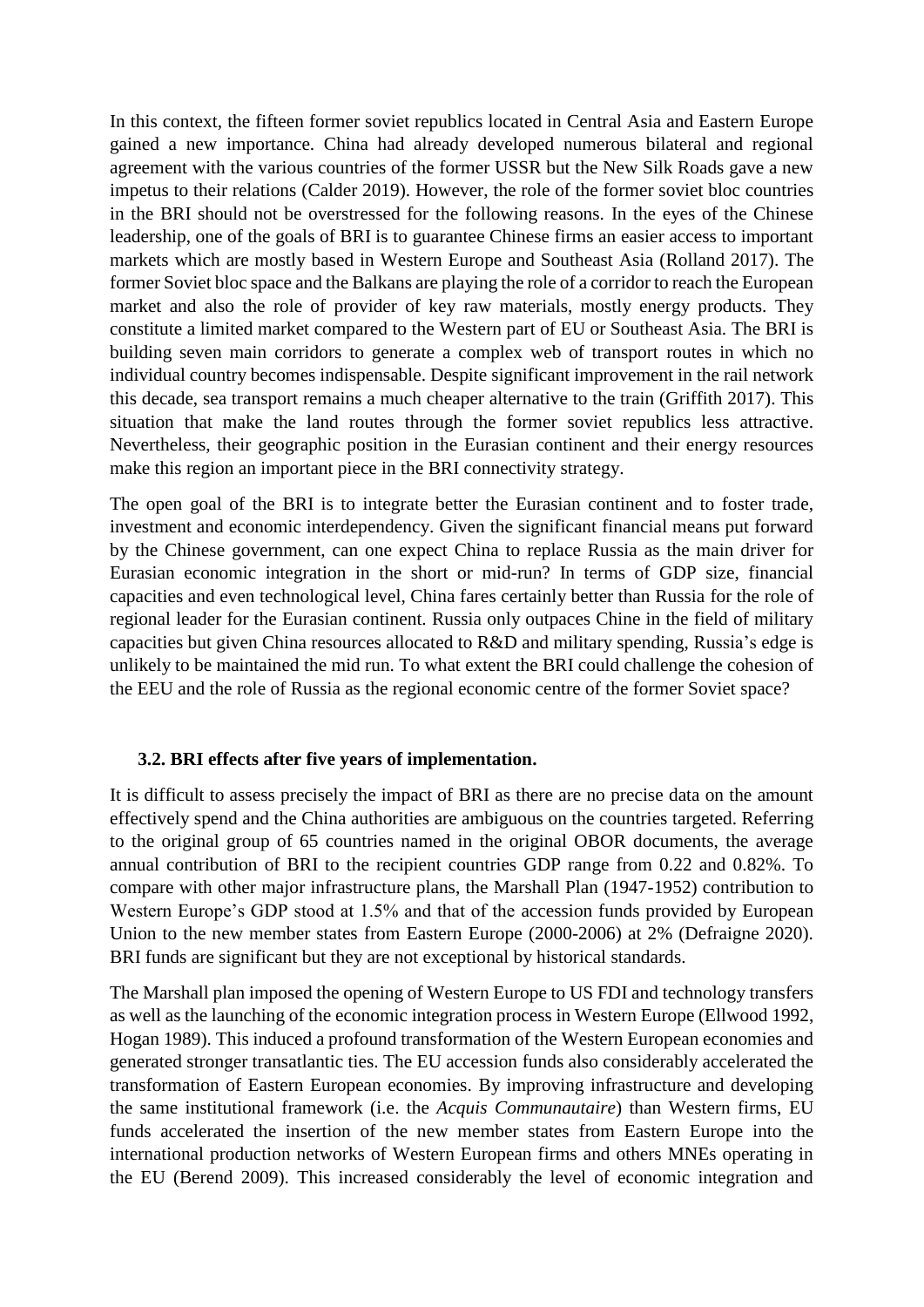interdependency between the new and old EU member states. It marginalized further Russia that had played the role of centre in the former COMECON regional integration. Could the new silk roads generate a similar trade diversion and transform the role of the BRI recipient countries in the international division of labour by inserting them in the international production networks (IPNs) of Chinese MNEs?

From 2014 to 2019, the effects of the BRI on the role of important recipient countries in the international division of labour remain limited (Defraigne 2020). Various indicators can measure the insertion of recipient countries into IPNs such as the rise of manufactured products in the share of GDP and exports, a rise in productivity as MNEs generate technological spill over. One should also observe an acceleration of the inflow FDI in these countries as Chinese MNEs develop production units.

If one looks at the various economies from the ex-Soviet bloc, the most significant change of these indicators have been for those who joined the EU such as the Czech Republic or Hungary and the change took place around the 2004 EU enlargement and not during the implementation of BRI from 2014 to 2019 (Defraigne 2020, OEC 2019).

The tables 8 and 9 below show how three developing world countries that are known for being inserted in IPNs of MNEs in the 1980s and 1990s: Turkey with EU MNEs, Thailand with Japanese MNEs and Mexico with the US MNEs (Defraigne 2009). The share of manufacture in their total export is rising fast because of the insertion into MNEs but similar evolution is visible for EEU member states in the 2010s. Looking at Poland and the Czech republic which have been inserted in Western EU MNEs IPNs in the late 1990s and early 2000s (Berend 2009), one can observe the high level of manufactured products in merchandises exports throughout the 2010s but there are no major changes except for the Kyrgyz Republic but a share remaining far more modest.





**table 8.**

(source: World Bank open data 2019)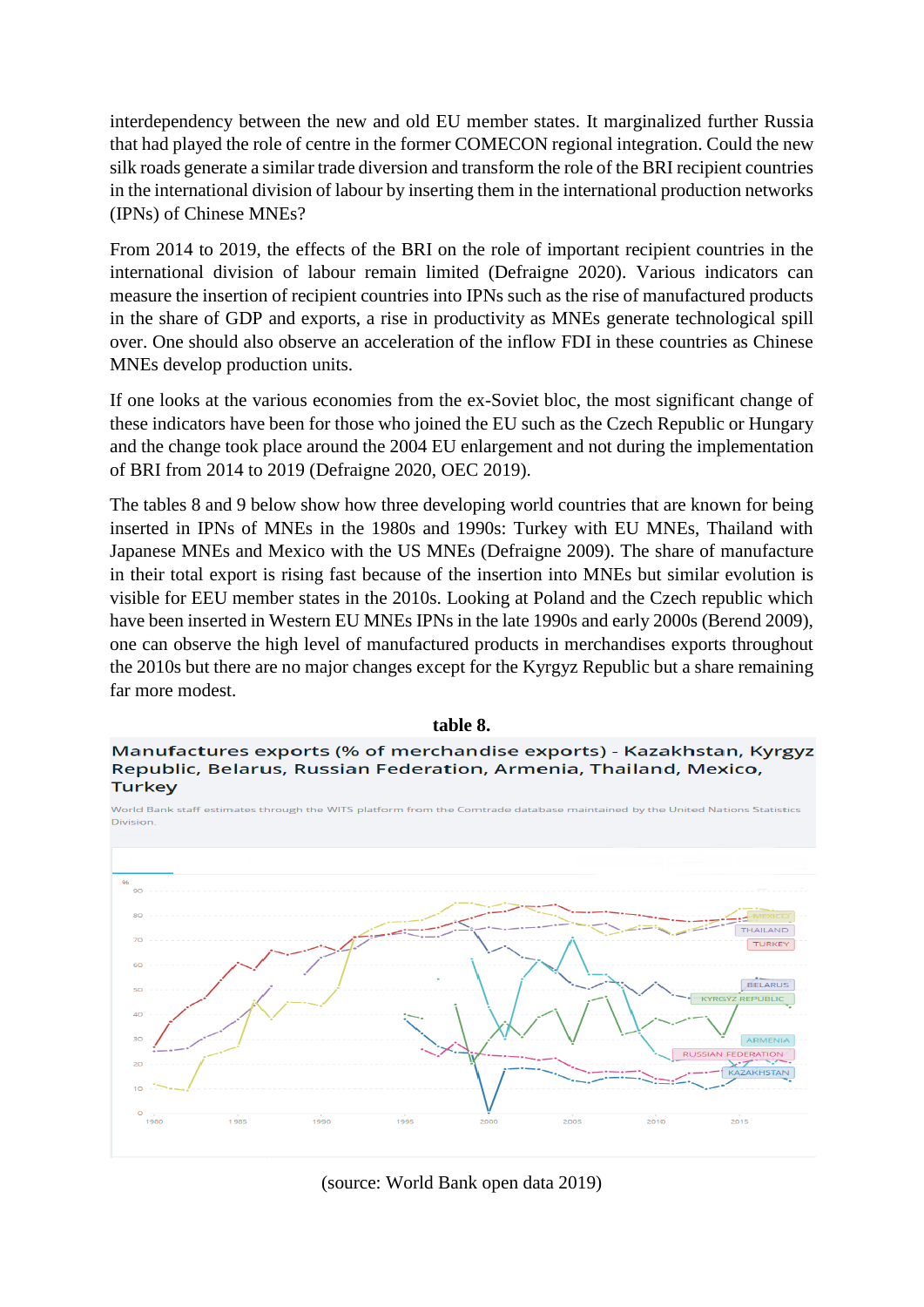#### **table 9.**

Manufactures exports (% of merchandise exports) - Czech Republic, Kazakhstan, Kyrgyz Republic, Armenia, Belarus, Russian Federation, Georgia, Moldova, Poland



(source: World Bank open data 2019)

Table 10 and 11 below highlight the low technological intensity of exports and the low level of technological innovation shown by the modest IP receipts. There is no clear rupture since the adoption of the EEU and the launching of the BRI.

#### **Table 10.**

Medium and high-tech exports (% manufactured exports) - Kyrgyz Republic, Armenia, China, Russian Federation, Belarus, Czech Republic, Kazakhstan, Poland



(source: World Bank open data 2019)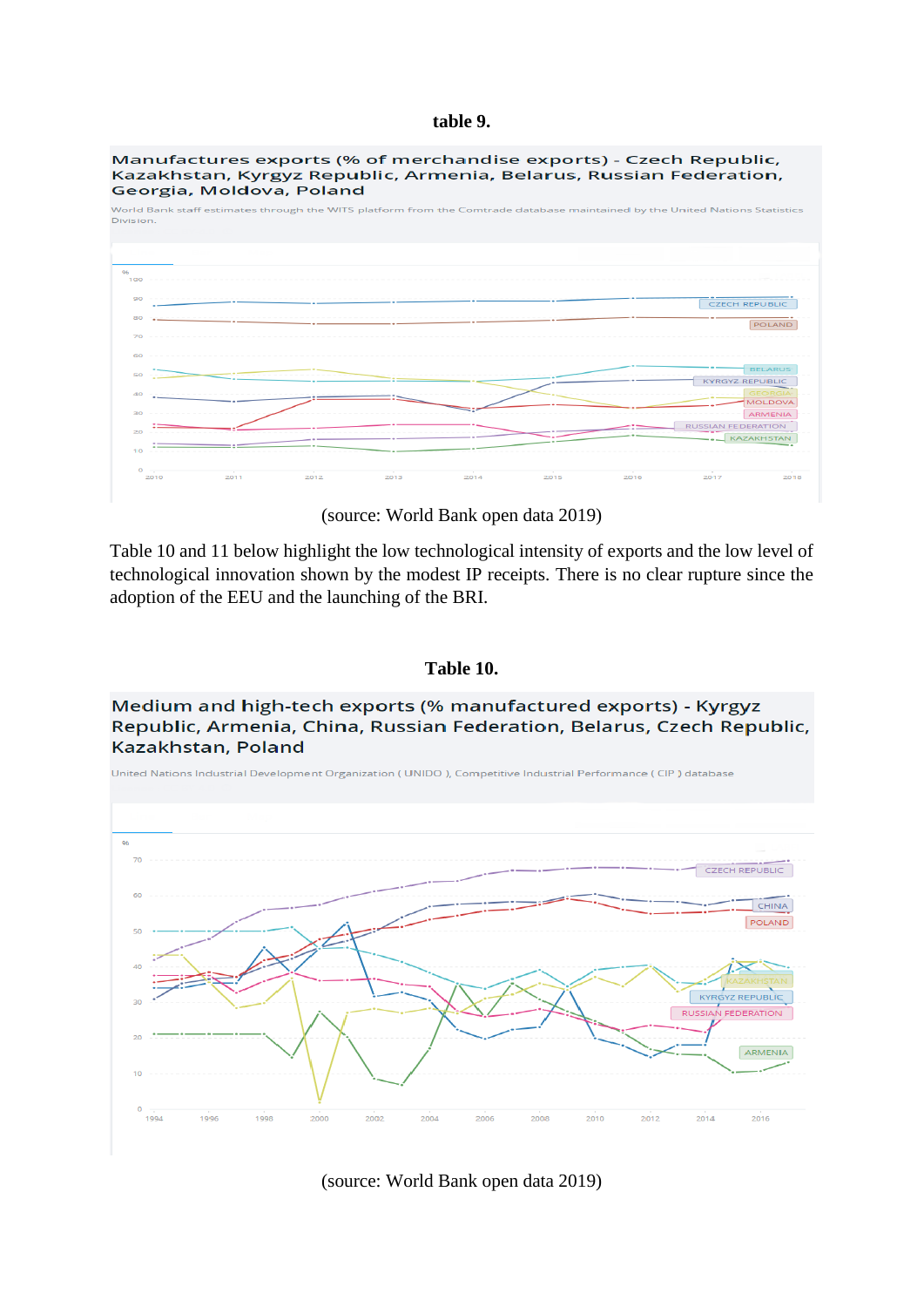#### **Table 11.**





(source: World Bank open data 2019)

One can observe a rise of China's share in the total trade of these countries that corresponds roughly to the rise of China in the global trade and in the global economy (OEC 2019). It is too early and reliable data are lacking to determine precisely the effect of BRI on China's trade with the BRI recipient countries but the effect is likely to be positive. However, macroeconomic indicators do not show a major transformation of the role of these countries in the international division of labour that is concomitant with the BRI. Therefore, although the rise of the economic weight of China generate an increase in trade, the level of economic interdependency with the BRI recipient countries is unlikely to be as strong as between the EU and its periphery member states or between the US and the EU.

Various factors explain why the insertion of the BRI recipient countries from the former soviet bloc in Chinese MNEs' IPNs has remained limited or inexistent so far. Most of these economies lack locational specific advantages to attract FDI in manufacturing and tradable (international) services. The cost, the qualification and flexibility of their labour force is not particularly advantageous relatively to inland Chinese provinces that are better connected to the international transport networks (Defraigne 2020).

Over the years, Chinese firms have developed very efficient Marshallian districts in various manufactured sectors that make Chinese production very competitive. Such business clusters generating external economies of scale in light industry can be developed in less than a decade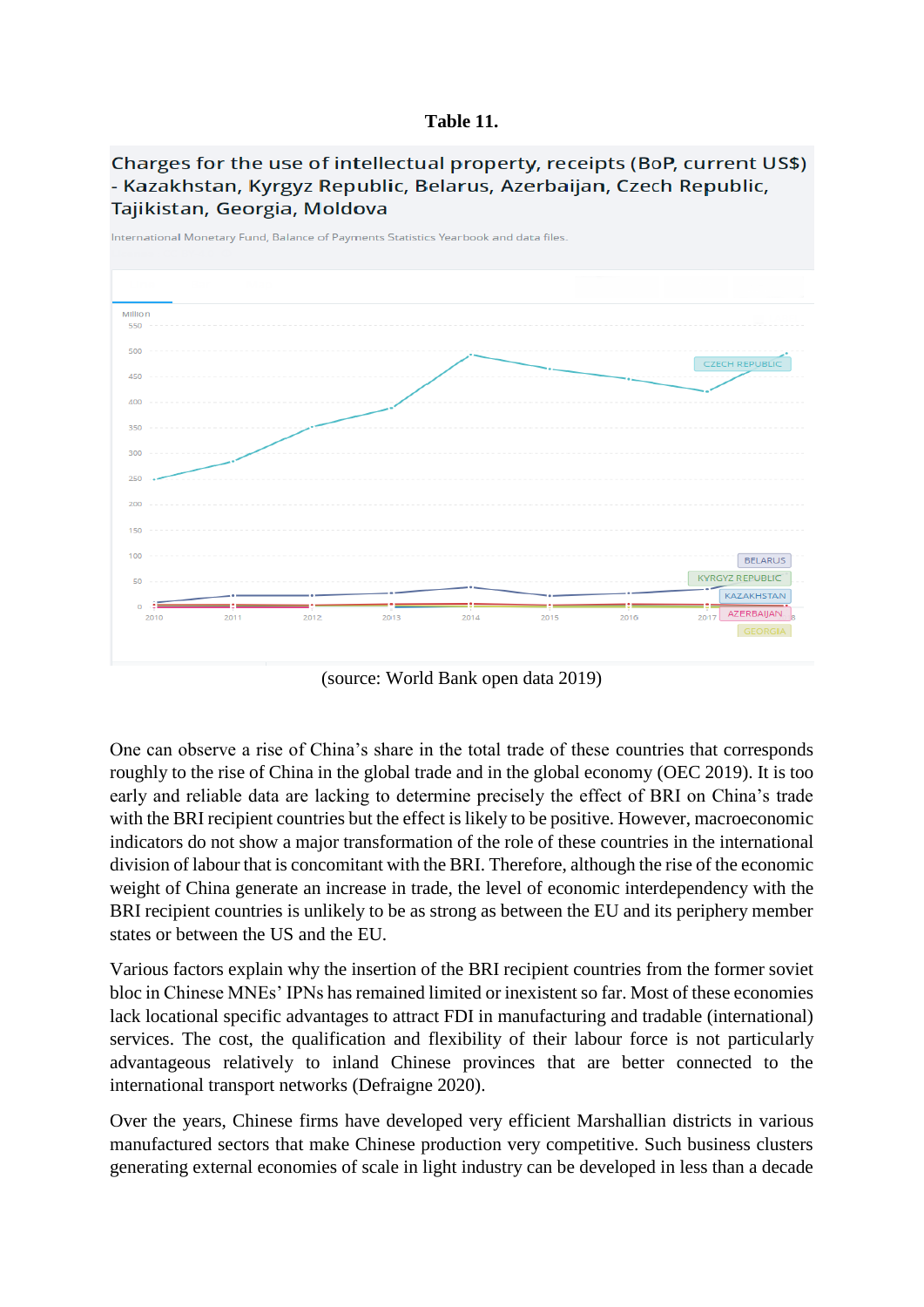to compete internationally as the experience of countries like Vietnam or Bangladesh have recently shown (Chaponnière 2014, Onishi 2018). However, few economies from the former blocs that have managed to build internationally competitive Marshallian districts. The USSR developed such business clusters in defence and aerospace but for strategic reasons, these Russian Marshallian districts are not opened to Chinese FDI. Eastern European EU member states also host such business clusters in manufacturing, but so far they are more developed by Western EU MNEs than by their Chinese counterparts.

Despite improvements in the transport system these last years and those that the BRI should bring in the short run, many countries from the ex-Soviet bloc are landlocked and remote from the main centres of the world economy (Western Europe, North America, East Asia). Thanks to progresses in the rail infrastructure and to the reduction of red tape related to border crossing, rail transport across Eurasia is now twice as fast as the shipping time from China to Europe. However, the price of the rail remains more than the double per forty-foot equivalent unit shipping container (Schramm & Zhang 2018), making the land silk road an expensive alternative for average goods.

A very important obstacle to the insertion of these countries into Chinese MNEs IPNs is the weakness of the state and of public goods. The high degree of cronyism, corruption and capital evasion have eroded the level of public goods that existed at the time of the USSR. Public security, education, transport and energy infrastructure have declined since the collapse of the USSR. The inadequacies of these public goods make it more difficult to develop export processing zones and manufacturing activities compared to other mere efficient states from the developing world.

The elements explain why countries from the ex-Soviet bloc are unlikely to be inserted into Chinese MNEs' IPNs. Therefore, the degree of economic interdependency with the Chinese economy should not reach that of the new EU members vis-à-vis the Northwest EU member states. These ex-Soviet bloc countries remain a destination for Chinese exports and FDI, notably in energy, utilities and mining and that will make China an important trade partner but with a lesser degree of economic integration than Eastern EU member states with their Western counterpart of Canada and Mexico with the United States.

# **Conclusion**

This article has shown why BRI and the Chinese expansion in the former USSR republics have not yet generated a major change in the international division of labour for these countries and has not generated a high degree of economic integration and interdependency as the EU or NAFTA. If China's economic influence is rising in many of these countries, it is because of their relatively low level of industrialization and their economic complementarity as provider of commodities to a growing Chinese economy. The BRI developments have not significantly accelerated the trends of Chinese trade and investments in the former soviet republics. As the BRI did not fundamentally alter the role of these countries in the international division of labour, it means that they are likely to remain in the economic periphery in the short and mid run. Their trajectories do not compare with the emerging economies inserted in MNEs IPNs in the 1990s and early 200s such as Eastern Europe, Mexico or East Asia.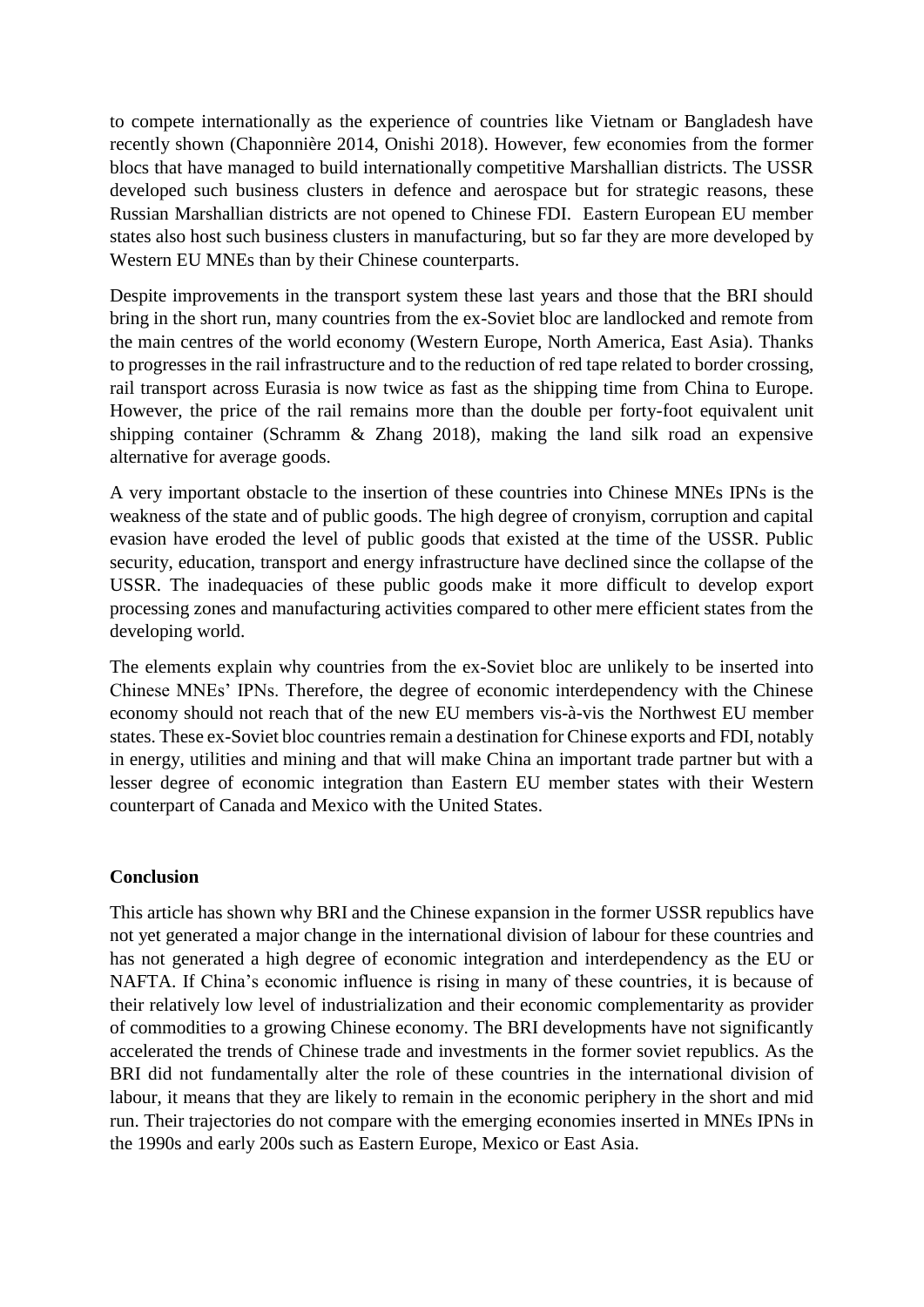The economic analysis of Russia shows that it remains a weak economic regional leader because it is only a medium economy by world standard and cannot play the role of main provider of technology and finance to the former USSR republics. Furthermore, the importance of comprador rent-seeking capitalists among the capital holders of the region explain the weakness of the bottom-up driving force for regional integration and the limits of the EEU as a tool to generate regional economic integration and thereby to increase the level of economic interdependency.

In other words, the rise of Chinese economic influence in the region is in large part explained by the incapacity of Russia to act as a regional leader capable of integrating economically better the region and to act as a magnet vis-à-vis the former soviet republics. China and EU economic actors take advantage of this vacuum and their relations with this region strengthen the existing international division of labour in which the former soviet republics play the role of commodity providers to more advanced industrialized economies. Should the phenomenon continue, the bottom-up driving force for regional integration will remain weak and Russia's economic influence in the region will not be comparable to that of China and the EU vis-à-vis their respective neighbourhood.

#### **Bibliography**

Ashbee, E. (2010) *The US economy Today,* Manchester : Manchester University Press

Benaroya, F (2006) *L'économie de la Russie,* Paris : La Découverte.

Berend, I.T. (2009) *From the Soviet Bloc to the European Union*, Cambridge: Cambridge University Press.

Brainerd, E (2010) *Reassessing the Standard of Living in the Soviet Union: An Analysis Using Archival and Anthropometric Data*, Journal of Economic History, 2010, 70 (1), 83 – 117

Cabanne, C and Tchistiakova, E. (2005) *La Russie : perspectives économiques et sociales*, Paris: Armand Colin

Calder, K.E. (2019) *Super Continent: The Logic of Eurasian Integration*, Stanford: Stanford University Press.

Carai, A., Defraigne J.-C. and Wouters, J. (Eds) (2020) *The Belt and Road Initiative and Global Governance*, Eds, Edward Elgar, Cheltenham.

Chaponnière, J.-R. and M. Lautier (2014, *Les économies émergentes d'Asie,* Paris : Armand Colin.

Clinton, H. (2011) *America's Pacific Century*, Foreign Policy, November 2011

Cooley, A. and Heathershaw, J. (2017) *Dictators without borders: Power and Money in Central Asia*

Cooper, Julian (2013) *Russia and the Eurasian Custom Union*, in Dragneva R. & Wolczuk, K., *Eurasian Economic Integration*, Edward Elgar, Cheltenham

Daucé, F. (2008) *La Russie postsoviétique,* Paris : La Découverte.

Defraigne, J.-C. (2020) *The Belt and Road Initiative, the Economic Integration of the Eurasian Continent and the International Division of Labour,* in Carai, A., Defraigne J-C. and Wouters, J. (Eds), *The Belt and Road Initiative and Global Governance*, Edward Elgar, Cheltenham.

Defraigne, J.-C. and P. Nouveau (2017), *Introduction à l'économie européenne*, Louvain-la-Neuve: De Boeck.

Defraigne, J.-C. (2016) *L'Union Eurasienne, un projet d'intégration régionale comme contrepoids à la Chine et l'UE ?*, Outre-Terre Revue européenne de géopolitique, 48 (1), Paris: Edition l'Esprit du Temps, pp. 1–16.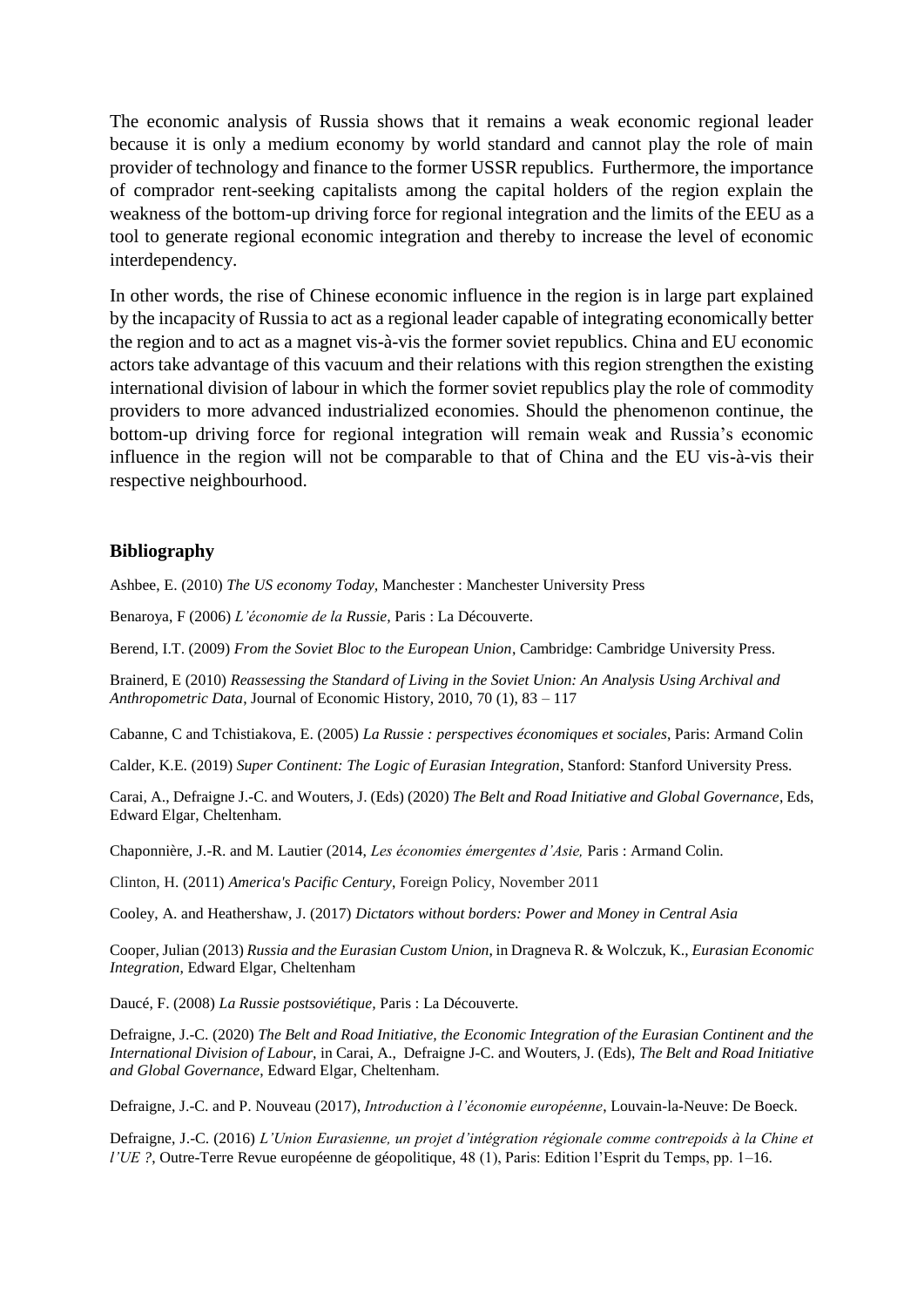Defraigne, J.-C. (2009), *The relevance of Europe's Supranational Experience for other Regional Integration Processes* in Franck, C., Defraigne, J.-C. and de Moriamé, V., *The European Union and the Rise of Regionalism: Source of Inspiration and Active Promoter,* Louvain-la-Neuve, Academia-Bruylant, 2009

Dragneva, R. and Wolczuk, K. (2017) *The Eurasian Economic Union: Deals, Rules and the Exercise of Power*, London: *Chatham House Research Paper*.

Ellwood, D.W. (1992) *Rebuilding Europe: Western Europe, America and Postwar Reconstruction*, New York: Longman.

European Commission (2018) *The 2018 EU Industrial R&D Investment Scoreboard*, accessed on 25 October 2019 at:

[https://publications.jrc.ec.europa.eu/repository/bitstream/JRC113807/eu\\_rd\\_scoreboard\\_2018\\_online.pdf](https://publications.jrc.ec.europa.eu/repository/bitstream/JRC113807/eu_rd_scoreboard_2018_online.pdf)

Frear, M. (2013) *Belarus: player and pawn in the integration game*, in Dragneva R. & Wolczuk, K., *Eurasian Economic Integration*, Edward Elgar, Cheltenham

Griffiths, R.T. (2017) *Revitalizing the Silk Road,* Leiden: Hipe.

Harvey, D (2007) *A brief history of Neoliberalism,* Oxford: Oxford University Press

Hatch, W. and K. Yamamura (1997), *Asia in Japan's Embrace*, Cambridge: Cambridge University Press.

Hogan, M. (1989) *The Marshall Plan: America, Britain and the Reconstruction of Europe, 1947–1952*, Cambridge: Cambridge University Press.

Judah, B. (2013) *Fragile Empire,* London: Yale University Press.

Kassenova, N. (2013) *Kazakhstan and Eurasian economic integration*, in Dragneva R. & Wolczuk, K., *Eurasian Economic Integration*, Edward Elgar, Cheltenham.

Khalid, A. (2015) *Making Uzbekistan: Nation, Empire, and Revolution in the Early USSR*, Ithaca, Cornell University Press

Kluge, J (2019) *Mounting Pressure on Russia's Government Budget*, SWP Research Paper, Berlin: Stiftung Wissenschaft und Politik.

Mandel, E. (1997) *Le Troisième Age du Capitalisme,* Paris : Editions de la Passion.

Marie, J.-J. (2016) *La Russie sous Poutine,* Paris : Payot.

Matli, W (1999) *The Logic of Regional Integration: Europe and Beyond*, Cambridge: Cambridge University Press.

Milne, R. (2019) *Prosecutors charge ex-Danske Bank chief in money-laundering probe*, London: Financial Times, May 7<sup>th</sup> 2019

Nastoll A. (2014) *La République de Moldova entre l'Est et l'Ouest : Analyse économico politique,* mémoire de master en études européennes, Louvain-la-neuve : UCLouvain.

OEC (2019) Observatory of Economic Complexity, accessed on 25 October 2019 at: [https://atlas.media.mit.edu/en/.](https://atlas.media.mit.edu/en/)

OECD (2019) Data, accessed on 24 October 2019 at: [https://data.oecd.org/gdp/gdp-long-term-forecast.htm.](https://data.oecd.org/gdp/gdp-long-term-forecast.htm)

Onishi, T. and A. Hayakawa (2018), 'Trade war buoys apparel industry in Bangladesh and Vietnam', *Nikkei Asian Review*, 15 December, accessed on 18 July 2019 at: [https://asia.nikkei.com/Economy/Trade-war/Trade-war](https://asia.nikkei.com/Economy/Trade-war/Trade-war-buoys-apparel-industry-in-Bangladesh-and-Vietnam)[buoys-apparel-industry-in-Bangladesh-and-Vietnam.](https://asia.nikkei.com/Economy/Trade-war/Trade-war-buoys-apparel-industry-in-Bangladesh-and-Vietnam)